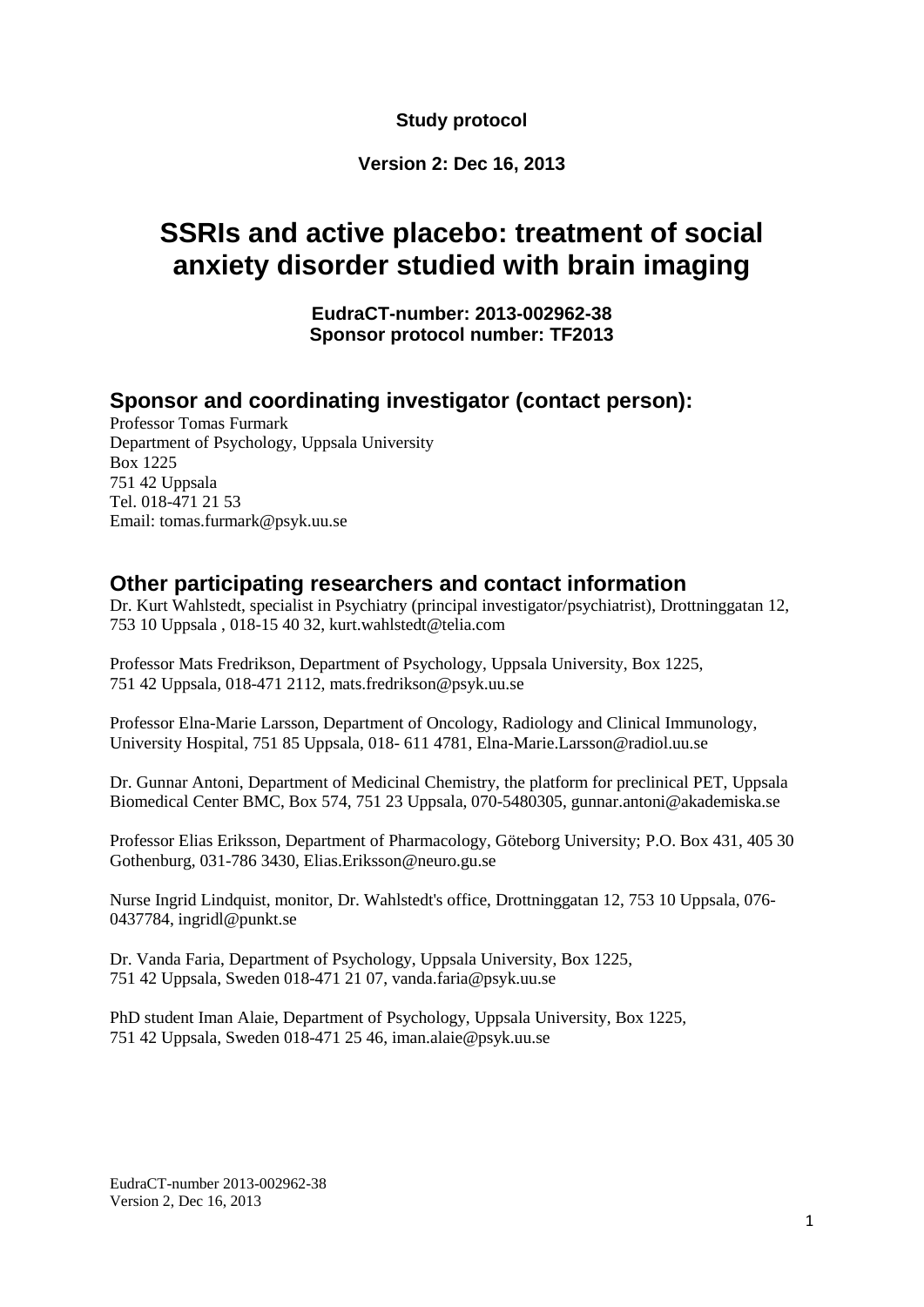# **Abbreviations used in the Protocol**

ANOVA – analysis of variance ANCOVA – analysis of covariance APL – Apoteket production and Laboratories LTD ATC – Anatomical Therapeutic Chemical Classification BAI – Beck Anxiety Inventory BOLD – blood-oxygen-level-dependent CBT – cognitive behavioral therapy CGI – Clinical Global Impression-Improvement CRF – Clinical Report Form DSM-IV – Diagnostic and Statistical Manual of Mental disorders, 4th ed. fMRI – functional magnetic resonance tomography GCP – Good Clinical Practice IMP – Investigational medicinal product KSP – Karolinska Scale of Personality LSAS – Liebowitz Social Anxiety Scale MADRS-S – Montogmery Åsberg Depression Rating Scale MRI – magnetic resonance imaging NEO-PI – Neuroticism Extraversion Openness Personality Inventory NK1 – neurokinin 1 PET – Positron Emission Tomography QOLI – Quality of Life Inventory SCID IV – Structured Clinical Interview for DSM-IV Axis I disorders SIAS – Social Interaction Anxiety Scale SPM – Statistical Parametric Mapping SPS – Social Phobia Scale SPSS – Statistical Package for the Social Sciences SPSQ – Social Phobia Screening Questionnaire SSRI – selective serotonin reuptake inhibitors STAI-T/STAI-S – Spielberger's trait/state anxiety inventory VBM – voxel based morphometry

# **Synopsis**

The overall aim of this project is to investigate the neural mechanisms underlying successful treatment with SSRIs and to evaluate the role of psychological expectations both for the clinical and the neural treatment outcome in SSRI treatment of social phobia. The project investigates brain structure and functional activations, as well as availability of serotonin and dopamine transporters, both before and after completing the SSRI treatment (escitalopram, 9 weeks) in 48 subjects diagnosed with social anxiety disorder.

The study is a randomized, controlled trial. All subjects will receive packages containing the SSRI (escitalopram) from the project's psychiatrist. The subjects will be randomized into two treatment groups corresponding either to normal high (positive) or low (negative) expectations of improvement. One group will receive accurate information of the labeled drug. The other group will get the drug encapsulated, and these participants will be informed that they are given active placebo treatment with a previously tested neurokinin-1 (NK1) antagonist. Accurate information will be given after the treatment period, and both groups are also offered 9 weeks of Internet-based cognitive – behavioral therapy after the SSRI period. The procedure has been approved by the Regional Ethics Committee Uppsala (application No. 2013/184). When starting the SSRI treatment, all subjects in both groups will be given dosing instructions i.e., the first week's oral dose will be 10 mg escitalopram which is then stepped up to 20 mg for the remainder of the treatment period.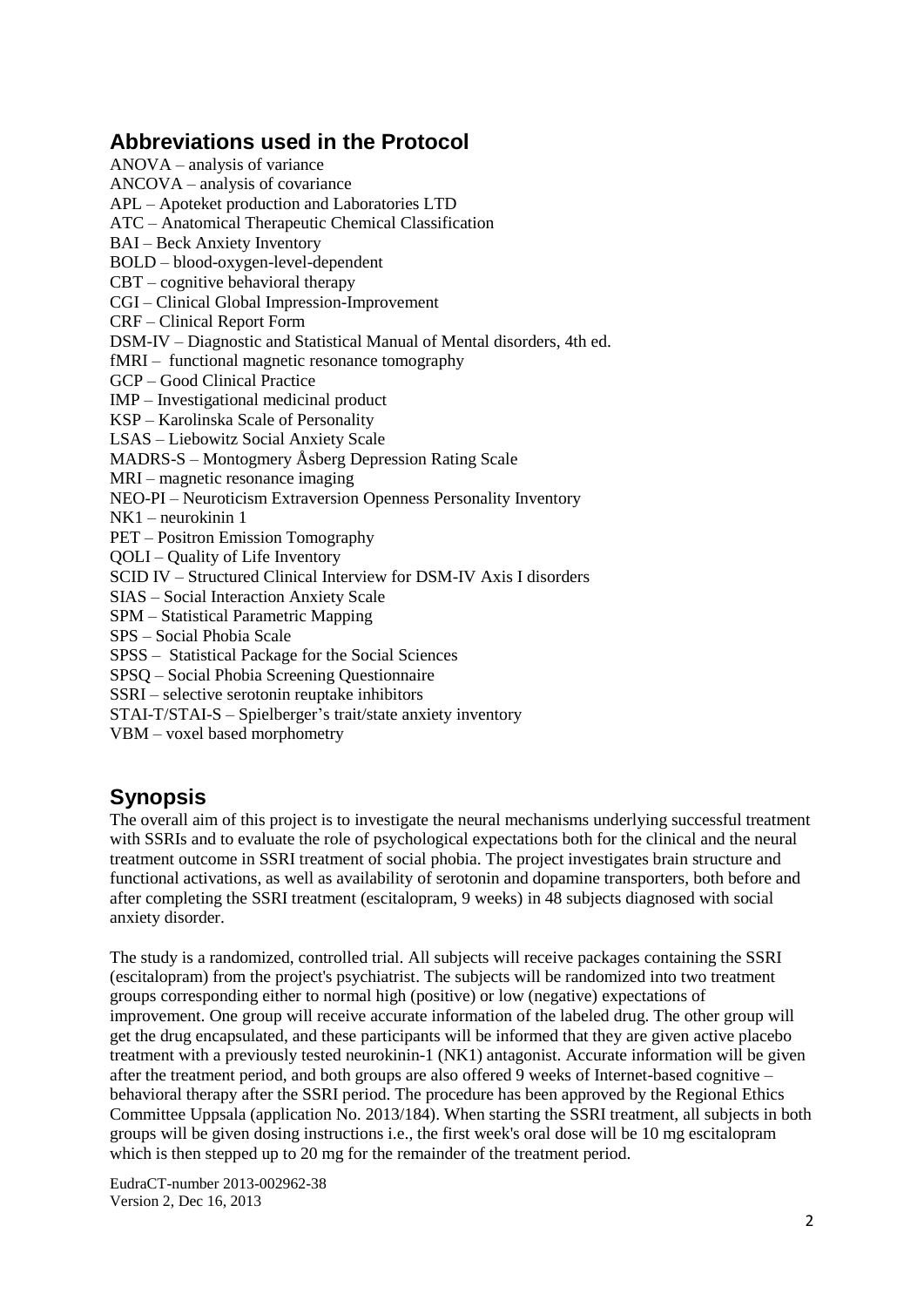Structural and functional brain imaging will be performed using magnetic resonance imaging (MRI/fMRI) prior to and upon completion of the SSRI treatment, thus being associated either with positive or negative expectations about therapeutic improvement. In addition, assessment of serotonin and dopamine transporter availability (binding potential) in the brain, using positron emission tomography (PET), will be undertaken. The study also aims at examining differences between men and women regarding the neural and clinical outcome measures, as well as to relate the differences in brain anatomy and monoamine related gene polymorphisms to different outcome measures. The study is scheduled to begin in January to March 2014 and be completed during the spring of 2015.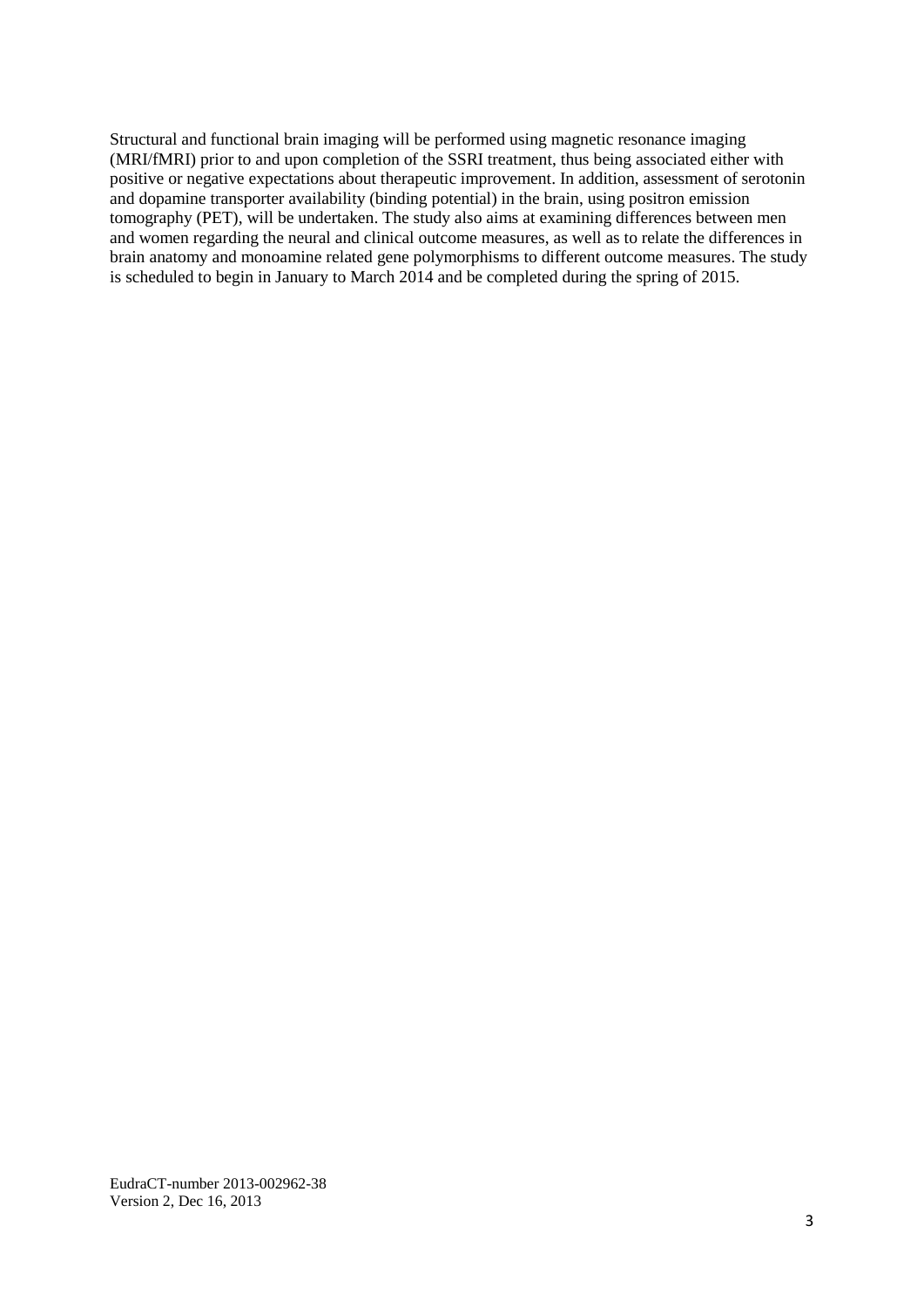# **Summary flow chart**

|                                                    |                     |   |              | <b>PET fMRI Forms</b> | <b>Medical-</b><br>contact |
|----------------------------------------------------|---------------------|---|--------------|-----------------------|----------------------------|
| Data Collection (A)                                |                     |   |              |                       |                            |
| $SSRI + normal$ high expectation $n = 12$ Baseline |                     |   | x            | X                     | X                          |
|                                                    | Treatment           |   |              |                       | x                          |
|                                                    | Post measurement    |   | $\mathbf{x}$ | X                     | $\mathbf{x}$               |
|                                                    | 12-months follow-up |   |              | x                     |                            |
| SSRI + low expectation                             | $n = 12$ Baseline   |   | X            | X                     | X                          |
|                                                    | Treatment           |   |              |                       | X                          |
|                                                    | Post measurement    |   | $\mathbf{x}$ | x                     | $\mathbf{x}$               |
|                                                    | 12-months follow-up |   |              | x                     |                            |
| <b>Data Collection B</b>                           |                     |   |              |                       |                            |
| $SSRI + normal$ high expectation $n = 12$ Baseline |                     | X | $\mathsf{x}$ | $\mathsf{x}$          | $\boldsymbol{\mathsf{x}}$  |
|                                                    | Treatment           |   |              |                       | $\boldsymbol{\mathsf{x}}$  |
|                                                    | Post measurement    | X | X            | x                     | $\boldsymbol{\mathsf{x}}$  |
|                                                    | 12-months follow-up |   |              | X                     |                            |
| SSRI + low expectation                             | $n = 12$ Baseline   | X | $\mathbf{x}$ | x                     | $\mathbf{x}$               |
|                                                    | Treatment           |   |              |                       | x                          |
|                                                    | Post measurement    | X | X            | X                     | X                          |
|                                                    | 12-months follow-up |   |              | X                     |                            |

The study normally involves 5 visits for participants in data collection A and 7 visits for data collection (B). See also the information for participants.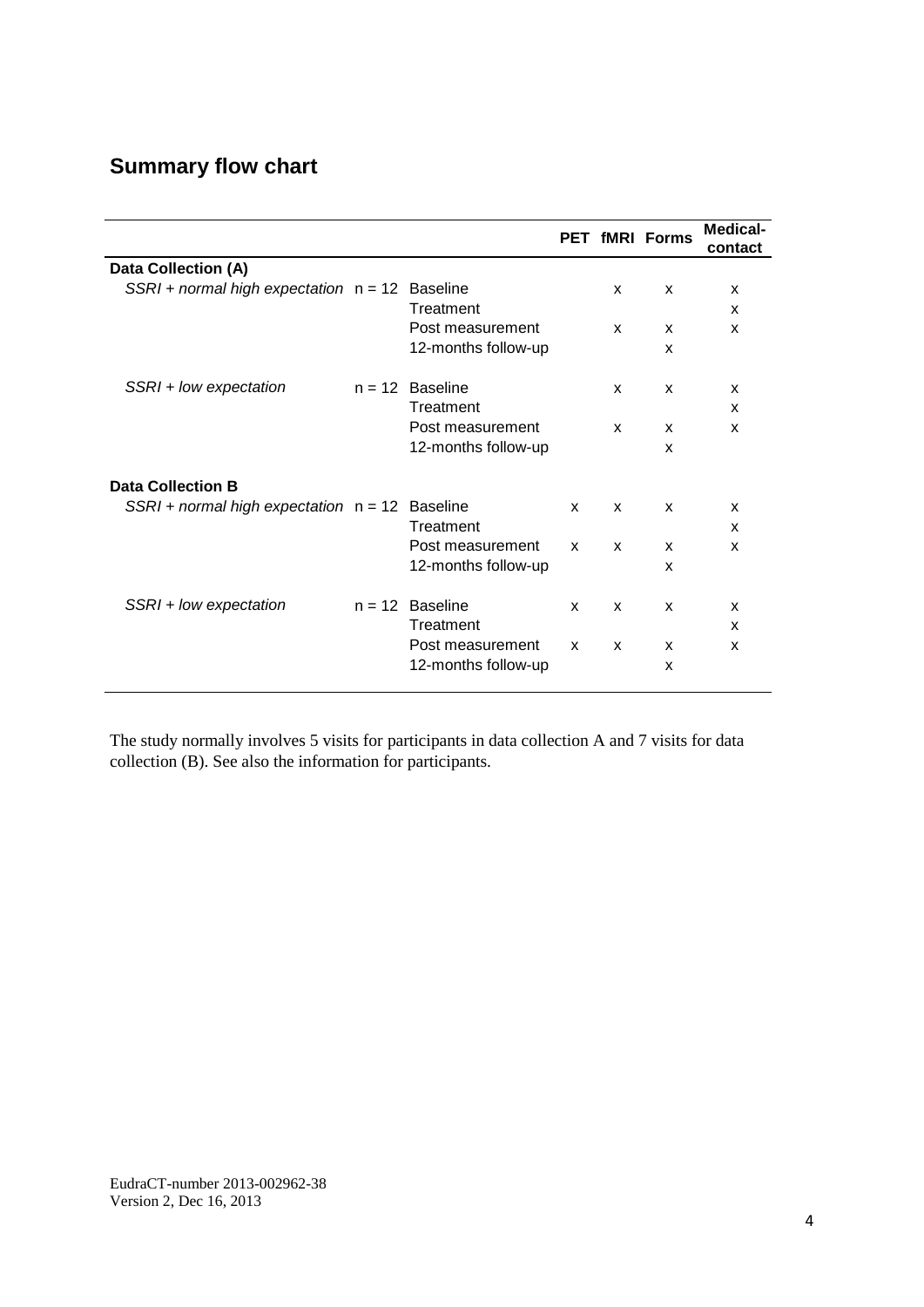### **Background**

Social anxiety disorder, or social phobia, is one of the most common psychiatric illnesses. Research suggests that over 12% of the population, at least in the West, meet the criteria for social anxiety disorder at some point in life, and the disorder is typically chronic and disabling.<sup>1</sup> Besides a great deal of suffering for the individual, social anxiety disorder also causes high costs to society due to its impact on work absence and sickness rates.<sup>2,3</sup>Consequently, it is of great importance to increase our understanding of this anxiety condition and to develop more effective treatments. With this project we aim to investigate the neurobiological mechanisms that may explain the effectiveness of treatment with anxiolytic drugs. Brain imaging studies have shown that the amygdala, located in the temporal lobe, a key brain region for fear learning and processing, is crucially involved in the neuropathology of social anxiety disorder.<sup>4</sup> Pharmacological research on selective serotonin reuptake inhibitors (SSRIs), considered to be the first-order drug treatment for social anxiety disorder, has demonstrated that successful treatment outcome is associated with reduced neural activity in the amygdala.<sup>5</sup> The SSRIs are believed to enhance neurotransmission of serotonin in the brain by inhibiting the serotonin transporter protein. This leads to both a decreased reabsorption and increased accumulation of serotonin in the extracellular space, which increases the magnitude and duration of serotonergic influence on pre- and postsynaptic receptors.<sup>6</sup> But in spite of the widespread use of SSRIs, it is well documented that a high proportion of patients do not achieve a sufficient therapeutic effect with this type of medication.<sup>7.8</sup> An obvious limitation in the majority of SSRI brain imaging studies is that they have not studied the neurofunctional profiles associated with poor or insufficient therapeutic response. Brain imaging studies can provide increased understanding of how neurochemical changes after SSRI treatment correspond to changes in brain activity patterns and, at the behavioral level, sufficient of insufficient reduction of clinical anxiety.

Although SSRIs are considered to be the pharmacological treatment of choice in anxiety disorders and depression, there has recently been a lively debate about the clinical effectiveness and benefits of these drugs. It has then been discussed how much of the SSRI effect can be explained by the placebo effect or expectations.<sup>9-11</sup> The placebo effect can be defined as a beneficial treatment effect that occurs in the patient even though the treatment itself lacks specific activity as it has no pharmacological components that could have an impact on the medical condition, and the treatment effect can therefore be attributed to the patient's positive expectations. Controversial results from meta-analyses of depression treatment suggest that the relative efficacy of SSRIs can be explained by the placebo effect, and that the small difference in improvement that is often attributed to the SSRIs actually could be due to a heightened placebo effect in patients who received the drug due to the side effects associated with SSRIs.<sup>12</sup> Because of side effects, the patients could often correctly guess that they have been assigned to SSRI treatment, which is in turn may increase their expectancies to be helped by treatment. The term "active placebo" has been introduced to describe drugs that provide significant physiological effects or side effects, thus influencing expectations, although they lack specific action for the condition being treated. The placebo effect is considered to be an important element of any medical treatment. Nowadays, our knowledge of the effect of expectancies on physiological processes has increased significantly and the role of expectancies in medical treatments has become a field of research in itself.<sup>13</sup> By manipulating expectations, it has been proved that it is possible to initiate healing processes and even to block the actual effects of active pharmacotherapy. For example, with regard to benzodiazepines, it has been reported that "open" administration of the anti-anxiety medication diazepam resulted in significantly lowered anxiety levels whereas "hidden" administration of the same drug was proved ineffective. This suggests that the beneficial effects of diazepam to high degree is attributable to positive expectancies rather than the pharmacological components.<sup>14</sup> Or at least that expectations are important when pharmacological components exert their effects.<sup>15</sup> This is in line with results from meta-analyses of depression treatment, which have suggested that pharmacotherapies used (including SSRIs) may not be more beneficial than active placebo.<sup>12</sup> This underscores the important role of expectancies in clinical practice and the need to understand the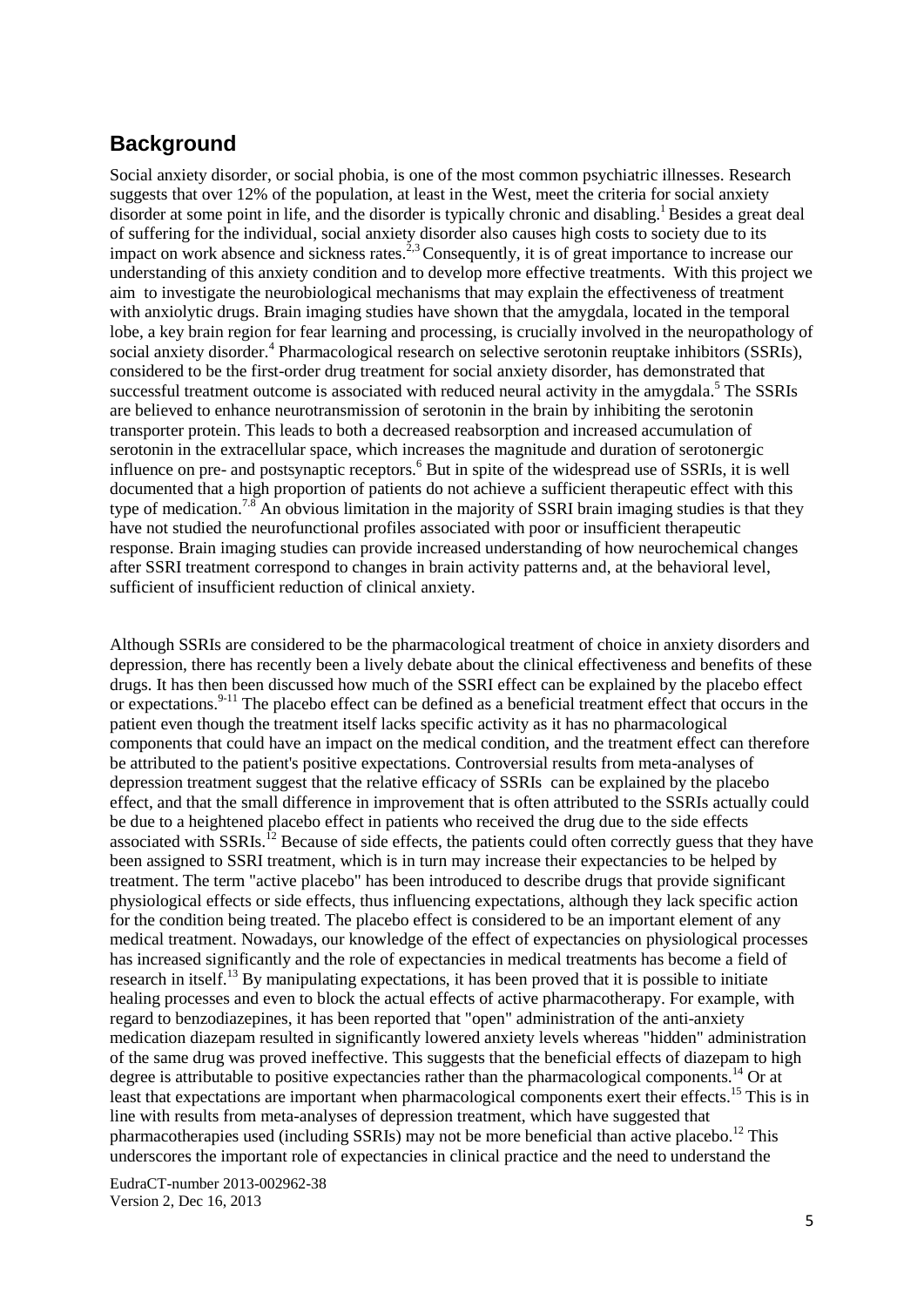mechanisms of action in the brain underlying these effects. Although the clinical usefulness of SSRIs has been questioned in the ongoing debate, there is still no brain-imaging study that has examined how manipulation of expectancies can influence SSRI treatment outcome.

Randomized controlled trials have found relatively strong placebo effects in the treatment of social anxiety disorder.<sup>16</sup> Our research group has previously reported that anxiety reduction after 8 weeks of placebo treatment of social anxiety disorder, was associated with a reduction of amygdala reactivity only in patients who were homozygous for G-allele of TPH2 G703-T polymorphism.<sup>17</sup> This indicates that serotonin has a modulating function in placebo-induced anxiety reduction. We have also previously observed the largest decrease of amygdala activity in patients who responded well to treatment (i.e. responders), both after SSRI- and placebo treatment, which may suggest that expectations of improvement play an important role in both treatment modalities.<sup>18</sup> In other words, it seems likely that SSRI-efficacy not only depends on a specific pharmacodynamic or neurophysiological effect but also on psychological factors, such as positive expectancies, which traditionally have been associated with the placebo effect.

In order to further clarify the influence of expectancies on treatment outcome, the present study will manipulate expectancies in adult subjects with social anxiety disorder in the context of an SSRI treatment. The study will evaluate the effects of manipulation of expectancies both on clinical efficacy and neurofunctional changes. By examining the role that expectations play in the response to SSRI treatment, the underlying neural mechanisms (activation patterns and transmission systems in the brain) and genetic markers, we aim to sort out the specific factors behind therapeutic improvement and distinguish them from non-specific factors unrelated to symptom improvement. This may have important consequences not only for the treatment of social anxiety, but also for other anxiety disorders and depression. Knowledge of this kind is important for treatment theory as well as for clinical practice.

# **Objective**

The overall objective of this research study is to examine the clinical and neural effects of psychological expectations within the context of an SSRI treatment for social anxiety disorder, as well as to examine the effects of genetic markers and to distinguish specific pharmacodynamic mechanisms. More specifically, the study aims at evaluating the neurofunctional mechanisms underlying the therapeutic response to SSRI treatment and the importance of expectations for treatment outcome and neural activity, as measured by functional magnetic resonance imaging (fMRI), as well as serotonin and dopamine transporter availability, as measured with positron emission tomography (PET). We will also examine the brain functions that overlap and separate treatment responders either with normally high (positive) or low (negative) expectations of improvement. Based on previous research, as described above, we anticipate that high expectations of improvement with SSRI treatment will result in anxiety reduction while low expectations will not, even though the SSRItreatment is exactly the same for all participants in the study. By investigating the importance of expectations for SSRI efficacy, we will get a good opportunity to clarify the contribution of psychological vs. pharmacodynamic factors for a successful treatment outcome. The primary research questions are:

1), Will SSRI treatment (escitalopram) with normally high (positive) as compared to low (negative) expectations of improvement result in different clinical outcomes? Will low (negative) expectation of improvement abolish the anxiolytic SSRI effect?

2) Which are the brain mechanisms underlying effective and ineffective SSRI treatment with normally high (positive) or low (negative) expectations of improvement? Brain mechanisms refer to neural activations as measured by magnetic resonance imaging (fMRI), as well as the availability of serotonin and dopamine transporter measured with PET.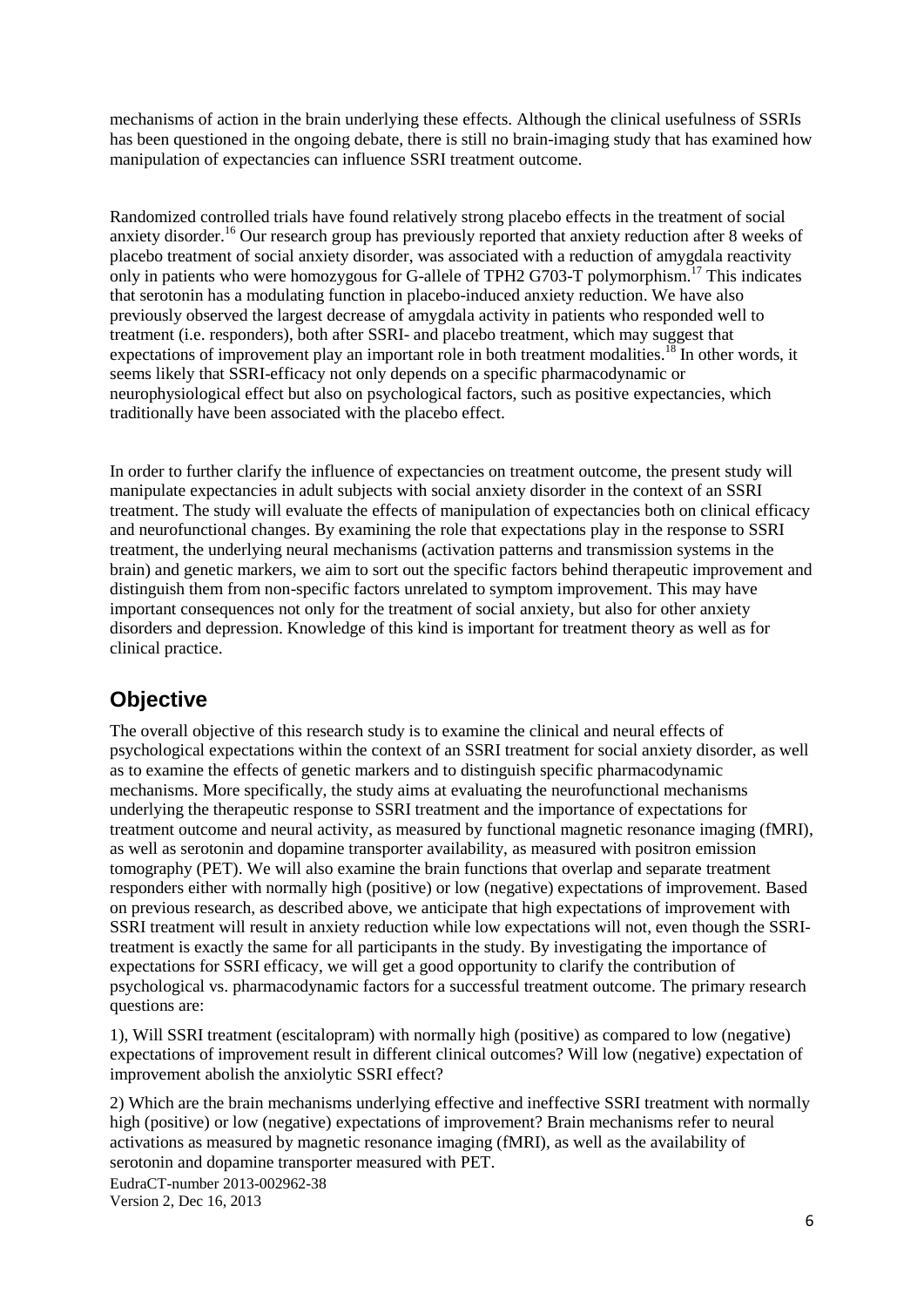3) How much of the therapeutic effect observed in SSRI-responders can be explained by a positive expectancy effect?

4) How do monoaminergic gene variants exert their effects on clinical (behavioral) and neural treatment outcome?

# **Timetable**

Assessments in the study are expected to commence as soon as the appropriate permissions have been obtained. The study is already approved by the regional ethical review board in Uppsala (May  $29<sup>th</sup>$ , 2013, Reg. No. 2013/184). Start of treatment is planned to March 2014. The study will last throughout 2014 and is scheduled to be completed in the spring of 2015.

### **Study type**

The study is a randomized controlled trial. Subjects with social anxiety disorder will be randomized to 9 weeks of treatment with escitalopram that is associated either with normally high or low expectation of therapeutic improvement.

# **Study population and recruitment**

The general study logistics will be essentially the same as in a recently completed PET/fMRI-study of SSRI treatment of social anxiety (see MPA reg. No. 151:2011/958; EU-number 2010-023007-10). A total of 48 individuals with social anxiety disorder are to be recruited as participants, of which 24 are women and 24 men. Subjects will be randomized, stratified by gender, into either SSRI+normally high expectations, or SSRI+low expectations.

#### **Inclusion criteria:**

- 1. Social anxiety disorder, according to DSM-IV,<sup>19</sup> must be the main diagnosis as assessed with the structured clinical interview for DSM-disorders (SCID).<sup>20</sup>
- 2. Otherwise somatically healthy
- 3. Age 18-65 years
- 4. The subject's own consent to participate in the brain imaging/provocation study

#### **Exclusion criteria:**

- 1. Treatment for social anxiety within three months before the start of the study
- 2. Other serious psychiatric disorder (such as psychosis, depression, bipolar disorder)
- 3. Suicide risk
- 4. Chronic use of such medication that can affect the results (e.g., antidepressants or anti-anxiety drugs, beta blockers, some sleeping pills and health food preparations like St. John's wort
- 5. Abuse and/or addiction to alcohol or drugs
- 6. Pregnancy or planned pregnancy during the study period
- 7. Entered menopause
- 8. Past PET scan (for data collection (B) in the flowchart)
- 9. Factors arguing against MRI examination (e.g., implants, or other metal objects in the body, as well as surgery in the head or heart)
- 10. Contraindication to treatment with escitalopram are present
- 11. Coronary artery disease, recent myocardial infarction or pronounced failure

# **Recruitment and consent to participation**

The subjects will be recruited through advertisements in the media and public billboards of institutions. Persons who meet the above inclusion criteria, and not any exclusion criterion, will be asked to participate in the study.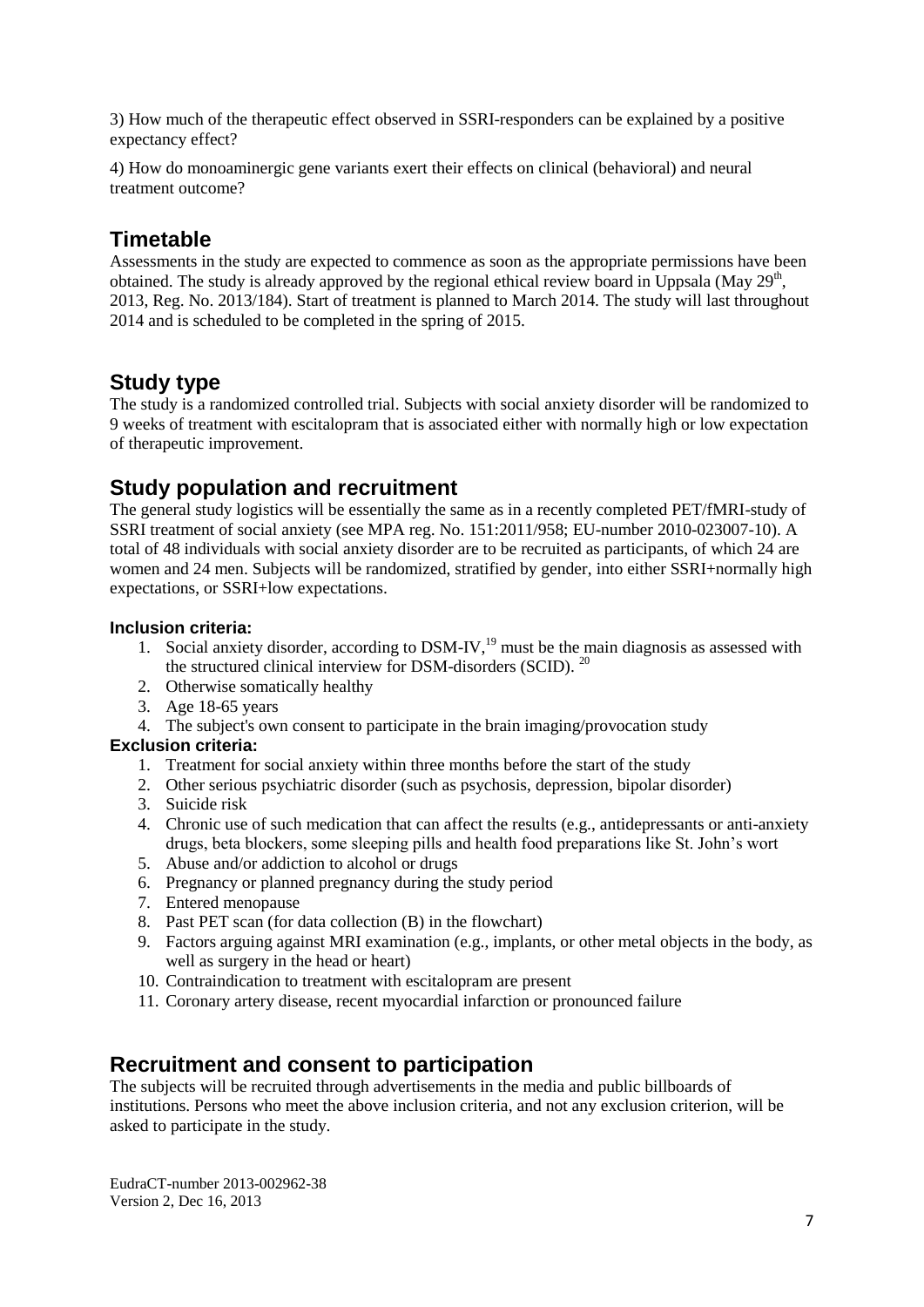Information about the study is given prior to and at the first screening visit, as well as on the project's website. Consent to participate in the study is collected at the first visit. Prospective volunteers have the opportunity to read the information without stress, in the comfort of their homes, and decide on participation in the study.

A CRF will be created for all of the subjects participating in the study.

#### **Representativeness**

The recruited study population will consist of people who indicated interest in participating in a research study. Recruitment via advertisements will likely lead to the recruitment of mostly people from Uppsala and surrounding areas. This, however, should not lead to specific limitations in generalizability.

### **Ethical considerations**

The study has been approved by the regional ethical review board in Uppsala (reg. No. 2013/184). The subjects are participating voluntarily in the study. The procedure with a "cover story" for individuals randomized to SSRI+low expectations entails special considerations (discussed below). Firstly, the following ethical risks have been identified:

Being in an MRI scanner may be perceived as movement restraining, but it is hardly any risk. The images shown during fMRI assessments, even if they contain emotional stimuli, cause only a limited discomfort. Discomfort when preparing and delivering a short oral presentation, in association with fMRI assessments, is itself a feature of social anxiety disorder and thereby one of the targets of the treatment. This short-term discomfort, however, should be balanced against the possibility to achieve long-term improvement with the treatment offered in this study.

PET means that a small amount of a radioactive tracer substance is injected, which means that the subject is exposed to ionizing radiation. There is a connection between ionizing radiation and the risk of injury. The radioactive isotopes used decay quickly, however, and have largely disappeared from the body about 2 hours after the completion of investigation. The injected dose is reviewed, before the study, by a radiation safety committee. Our previous PET treatment study of social anxiety disorder, which has recently been completed (MPA reg. No. 151:2011/958; EU-number 2010-023007-10) used the same radiotracers as described here.

The risk involved with voluntarily providing a blood sample (10 ml) and saliva sample is considered small. To provide blood and saliva samples for analysis of genes may be perceived as intrusive and it is therefore emphasized that no participants or individual values will be possible to identify for others. The biological material is surrounded by the necessary confidentiality. The samples are encrypted, and the participants are informed that anyone working with the samples must keep research data and results secret. The subjects will be informed that the results of the analyses are not disclosed to any other party, including family members, doctors, insurance companies or employers, unless it is required legally. Subjects are also informed that genetic data are only collected for research purposes and not used for any other purpose.

Structural clinical interviews and completion of self-report questionnaires can hardly be perceived as unpleasant, but obviously they take some time to complete.

Another risk is that subjects in need of specialized medical investigations may be included. At the slightest suspicion of unclear symptomatology, subjects will be asked to seek medical advice. We will also inform that the project is not suitable e.g., for individuals suffering from a severe depression or having suicidal thoughts. Individuals who are excluded from the study may perceive this negatively. All excluded individuals will be given recommendations on how and where to seek help, and, when appropriate, relevant self-help literature will be suggested.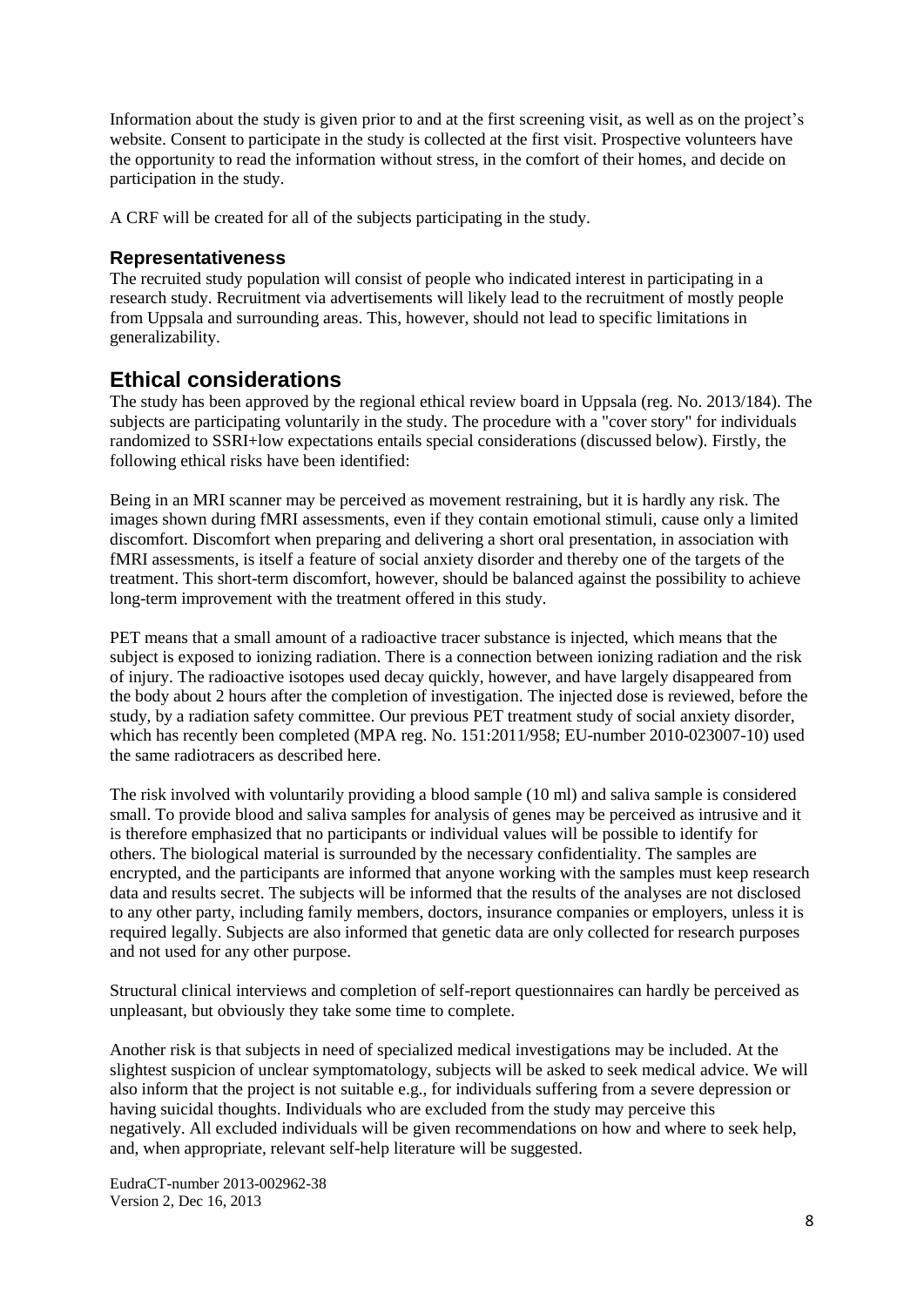When it comes to the drug treatment, subjects will be informed of the precautions and the most common side effects of the SSRI (escitalopram). These are according to FASS, among others, nausea, affected appetite, affected sexual desire or ability, nasal congestion, weight gain, sweating, tremor, dizziness, muscle aches, diarrhea or constipation. However, SSRIs are generally well tolerated and it is not certain that the person will be experiencing side effects.

Regarding the pharmacological treatment, as described earlier, incorrect information will be given to subjects that they may be randomized to treatment with "active placebo" consisting of an NK1 antagonist, and prior to initiation of treatment they will be informed about which of the treatment groups they have been allocated to. However, no "active placebo" will be given as all subjects, regardless of treatment group, will receive the SSRI, although only one group gets to know this in advance. We are aware that the study may lead to an ethical dilemma as the person is given incorrect information during the initial treatment period. The risk of using deceitful information, however, is expected to be small. This is because all participants will be treated with an SSRI, which constitutes the best existing pharmacotherapy for social anxiety disorder, and participation in the study requires that consent is given by all to be treated with the SSRI. The study drug, escitalopram, is approved for social anxiety disorder and has been given the highest evidence rating by the Swedish agency for Health Technology Assessment of Social Services, SBU. In addition, all subjects, directly after SSRI treatment (9 weeks), will be offered an effective CBT treatment, free of charge, which should reduce the risk of discomfort or loss of privacy. In addition, the subjects will also have the opportunity to continue treatment under supervision of the project's psychiatrist.

During the treatment period, there is no need to unblind the study regarding the treatment allocation, e.g. in the event of serious adverse reaction, as all participants receive the same treatment. All subjects in both groups will be individually informed about the study's real purpose and its research questions (debriefing) but only after the drug treatment and postassessments are completed in its entirety, in order not to threaten the integrity of the study. Each subject will, at the time this information is revealed, be given the opportunity to ask questions and get the study's purpose clear. All will also, where appropriate, be given the opportunity to later pose questions to the research team by e-mail and/or phone. Similarly, all will be informed that they at anytime during or after the study may refuse further participation and to request that their data are destroyed. All research ethics principles issued by the American Psychological Association (APA) and Humanities and the Social Sciences Research Council in Sweden have carefully been taken into account regarding the requirements of confidentiality, voluntariness, informed consent, and no commercial use of the data collected. Also that information and debriefing is given to all participants due to the design with deception and that no physical damage is imposed. We believe that all these ethical principles have been met in our design and that the risks of discomfort or other concerns have been minimized. Given that the study primarily aims at examining the importance of the subjects' expectations, and how these affect clinical and neural treatment outcomes, the deceitful information included in the "cover story" is regarded as necessary. It is central to investigate the degree to which the SSRI-effect is driven by initial expectations, which is a very important and so far unanswered scientific question.

# **Blinding**

Because the study design involves manipulation of expectations of the participants, a traditional pharmaceutical double-blind design, where also the project's staff do not know the research question or the intervention allocation, is partly abandoned. To minimize the risk of reactivity or the risk that the project staff expectations could affect outcomes, the following will apply: 1. Neuroimaging with fMRI and PET, as well as initial assessment will be carried out before the clinical intervention allocation; 2. The personnel carrying out the initial screening interviews, responsible for bookings/scheduling and keeping regular contact with participants are blinded (not informed about the main research question); 3. The personnel carrying out fMRI/PET will not have access to the randomization list and therefore they do not know what group (escitalopram or active placebo) the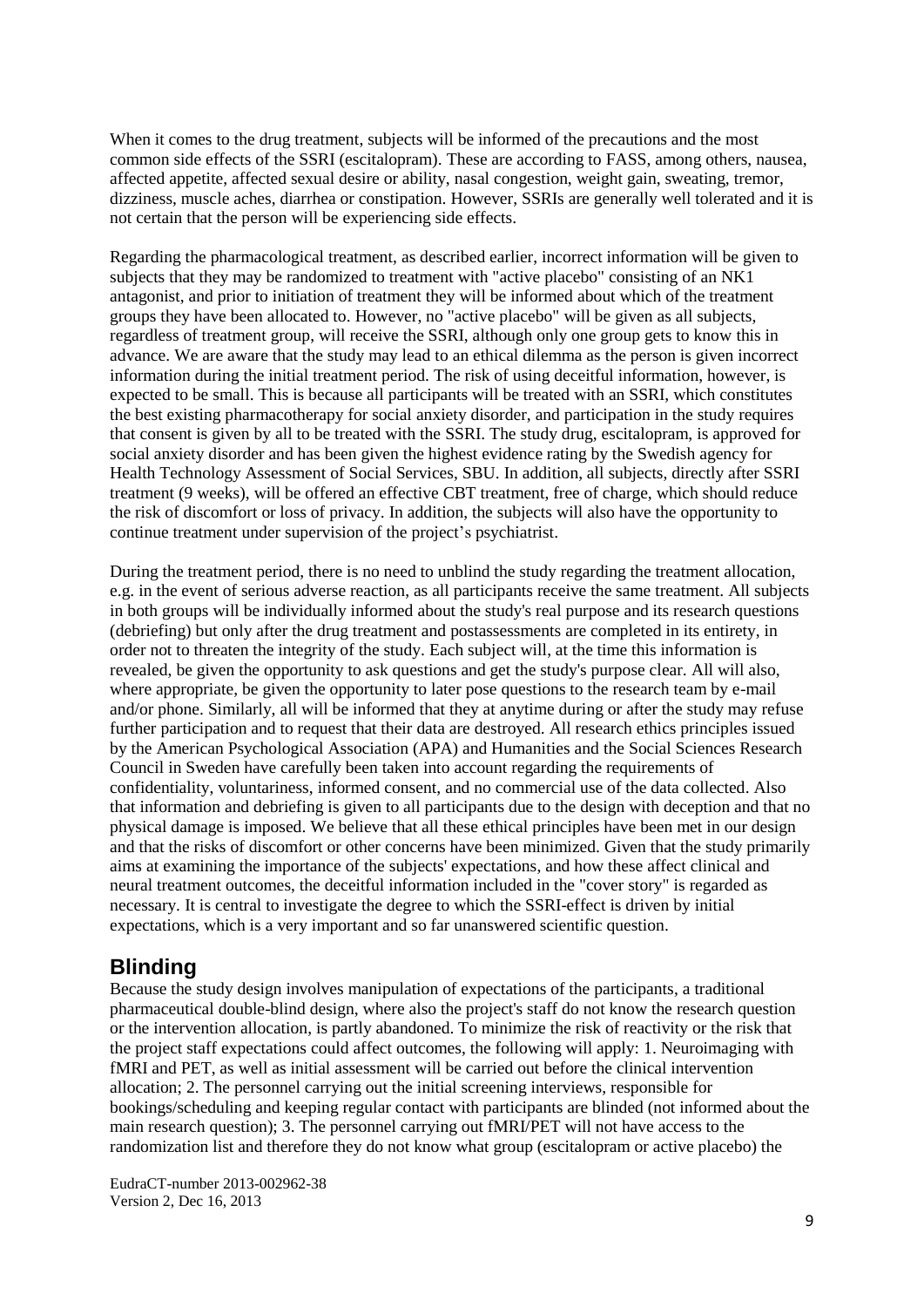participant belongs to; 4. Estimates of the primary outcome measure LSAS and secondary clinical outcome measure of the study is conducted online, from the participant's own computer at home, to prevent that reactivity from the study staff will affect responses. The online version of LSAS (LSAS-SR) will be regarded as the main outcome measure. The estimates of the online LSAS-SR will be compared with the clinician administered LSAS to evaluate reactivity.

# **Patient number and power calculation**

The number of participants will be 48 subjects allocated to treatment with SSRI+normally high expectations or to SSRI+low expectation. In each treatment group 12 women and 12 men are planned to be included. The project, however, will not have the resources to perform PET scans of all subjects in the study, but these scans are carried out in half the sample. The participants undergoing PET are 12 random people selected from the randomization list (6 women/men from each treatment arm) from the spring data collection and 12 people from the autumn data collection.

The number of participants is the same as in our recently completed study (MPA reg. No. 151:2011/958; EU-number 2010-023007-10) and justified by recommendations in published power analyses in functional brain imaging, as well as our previous studies where we've found significant group differences both for behavioral and brain data, and significant correlations between them.

Previous studies with functional brain imaging methodology suggest that the statistical power increases when research participants are added up to 12 people in each group, but that the statistical power thereafter is harder to increase. We want to include a larger number of subjects, mainly when it comes to fMRI data, because we would additionally be able to detect differences between genetic subgroups.

# **Previous medication**

Chronic use of medication that can affect the results will be an exclusion criterion. This concerns, for example, antidepressants or anti-anxiety drugs, beta blockers, some sleeping pills and health food preparations like St. John's wort. Otherwise, changes will not be made of the subjects' usual treatment.

# **Study drug – dosage and method of administration**

#### **IMP**

The subjects will be randomized to nine weeks of treatment either with escitalopram associated with normally high (positive) expectations or escitalopram associated with low (negative) expectations. The chosen method of administration, dosage and dose intervals are based on the regular dosage information as described in FASS (of Cipralex). This is equivalent to 10 mg for the first week and 20 mg in the rest of the treatment period. The doses will be packaged in such a way that the subjects take one capsule a day.

Escitalopram is obtained from APL (Pharmacy production and Laboratories LTD.), Prisma vägen 2, SE-141 75, Stockholm, Sweden (www.apl.se). For the group escitalopram+positive expectation, open labelling will be used i.e., containers bearing the text "Escitalopram". Regarding the group escitalopram+negative expectation, the encapsulated medicine is marked, on the container, with "Escitalopram/active placebo". Detailed additional information regarding encapsulation and the capsules' contents and labelling will be submitted when APL have implemented and completed their initial tests and pharmaceutical documentation (scheduled for fall 2013).

Escitalopram + positive expectation: (exact pharmaceutical documentation provided by APL)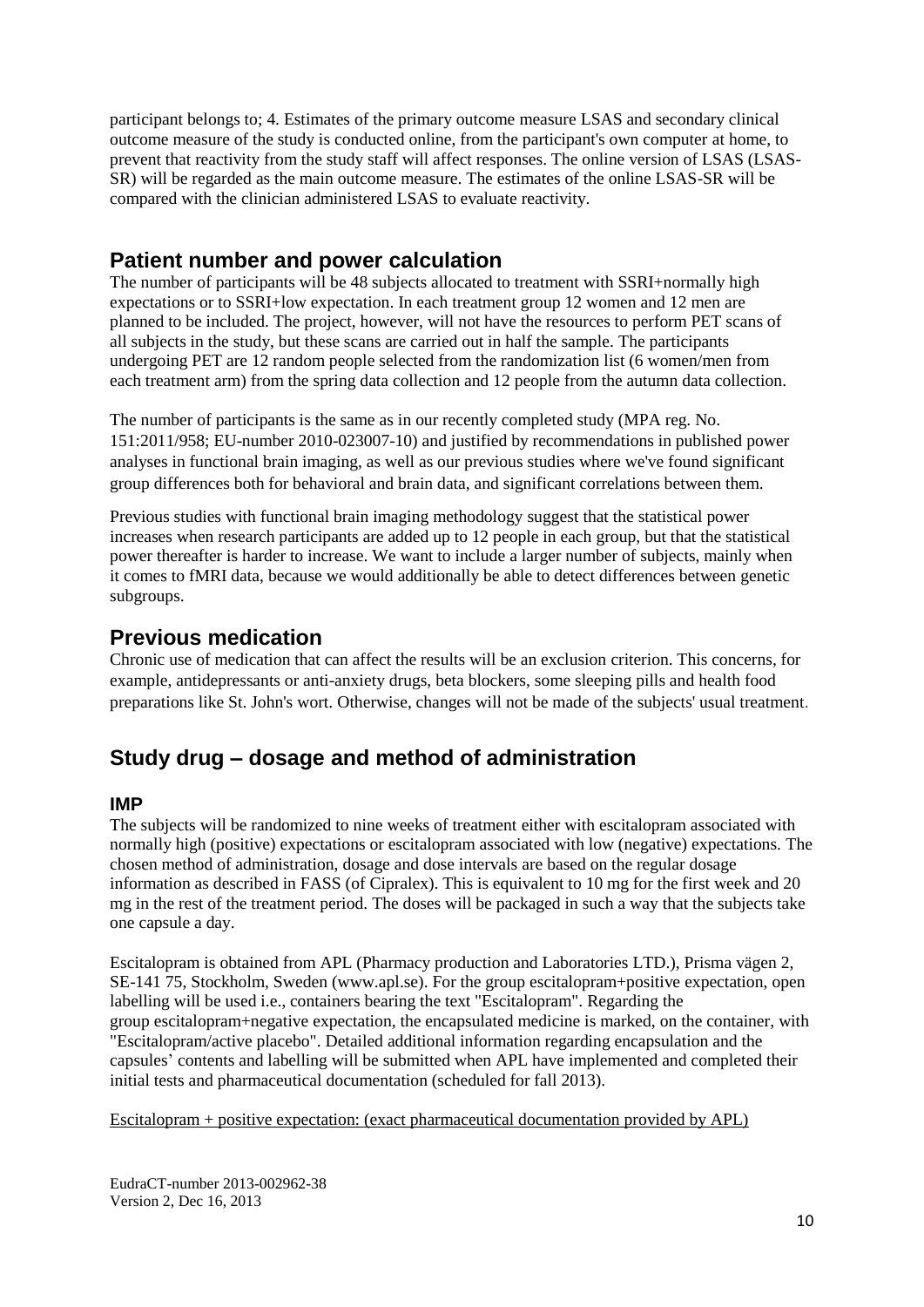Content: Escitalopram (as oxalat salt), 10 or 20 mg, Microcrystalline Cellulose, colloidal silicon dioxide, talc, croscarmellose sodium, magnesium stearate, hypromellose, Macrogol 400, titanium dioxide (E 171). ATC code: N06AB10 Manufacturer: Lundbeck Delivery: APL, Stockholm Suggested use: one tablet daily for nine weeks containing 10 mg of escitalopram for the first week and 20 mg in the rest of the treatment period. APL also delivers two weeks extra supply since the last dose must fit in with the PET/fMRI-postassessments, which can vary slightly. The drugs left over from these two additional weeks will be used for tapering off the SSRI in order to avoid abrupt discontinuation.

Escitalopram + negative anticipation: (exact pharmaceutical documentation provided by APL) Content: Escitalopram (oxalatsalt), 10 or 20 mg, Microcrystalline Cellulose, colloidal silicon dioxide, talc, croscarmellose sodium, magnesium stearate, hypromellose, Macrogol 400, titanium dioxide (E 171).

ATC code: N06AB10

Manufacturer: Lundbeck

Encapsulation and delivery: APL, Stockholm

Dosage: one capsule daily for nine weeks containing 10 mg of escitalopram for the first week and 20 mg in the rest of the treatment period. APL also delivers two weeks extra supply since last dose must fit in with the PET/fMRI-postassessments, which can vary slightly.

#### **Other permitted treatments**

Except for the exclusion criteria regarding treatment and medication that may affect the results of brain imaging, there are no restrictions on which drugs the subjects may use during the study.

#### **Non-IMPs**

Safety documentation for PET-ligands 11C-DASB and 11C-PE2I is attached to the protocol. These have previously been used in humans in a large number of studies, including in our recent treatment study (MPA reg. No. 151:2011/958; EU-No. 2010-023007-10).

### **Patient code, patient identification lists and randomization**

At baseline, all subjects are to be assigned a unique patient code. The patient identification lists will be kept by the sponsor and kept together with the subjects' other documents (CRF).

#### **Randomization**

Allocation of the subjects into the two treatment groups is implemented through randomization stratified on the basis of sex. The randomization list will be prepared by APL, Stockholm, and retained by the clinical pharmacy at Uppsala university Hospital together with the sealed opaque envelope that contain the randomization code registered for each trial subject. The envelope will be broken only if a serious side effect occur during the study. The date and reasons for breaking the randomization code for a single subject will be recorded.

# **Patient data**

Data are recorded and maintained in accordance with GCP standard. Each subject will, after inclusion, receive a patient code that is then used for recording data and for dispensing. The patient code aims to protect the subject's anonymity. All data (lab samples, physical findings, results of questionnaires, rating scales) are recorded or stored in a patient form (CRF) marked with the subject's code. The sponsor handles the patient identification lists and the subjects' CRFs are kept locked in the study sponsors' lab until completion. After the study ended, the data will be stored for 15 years.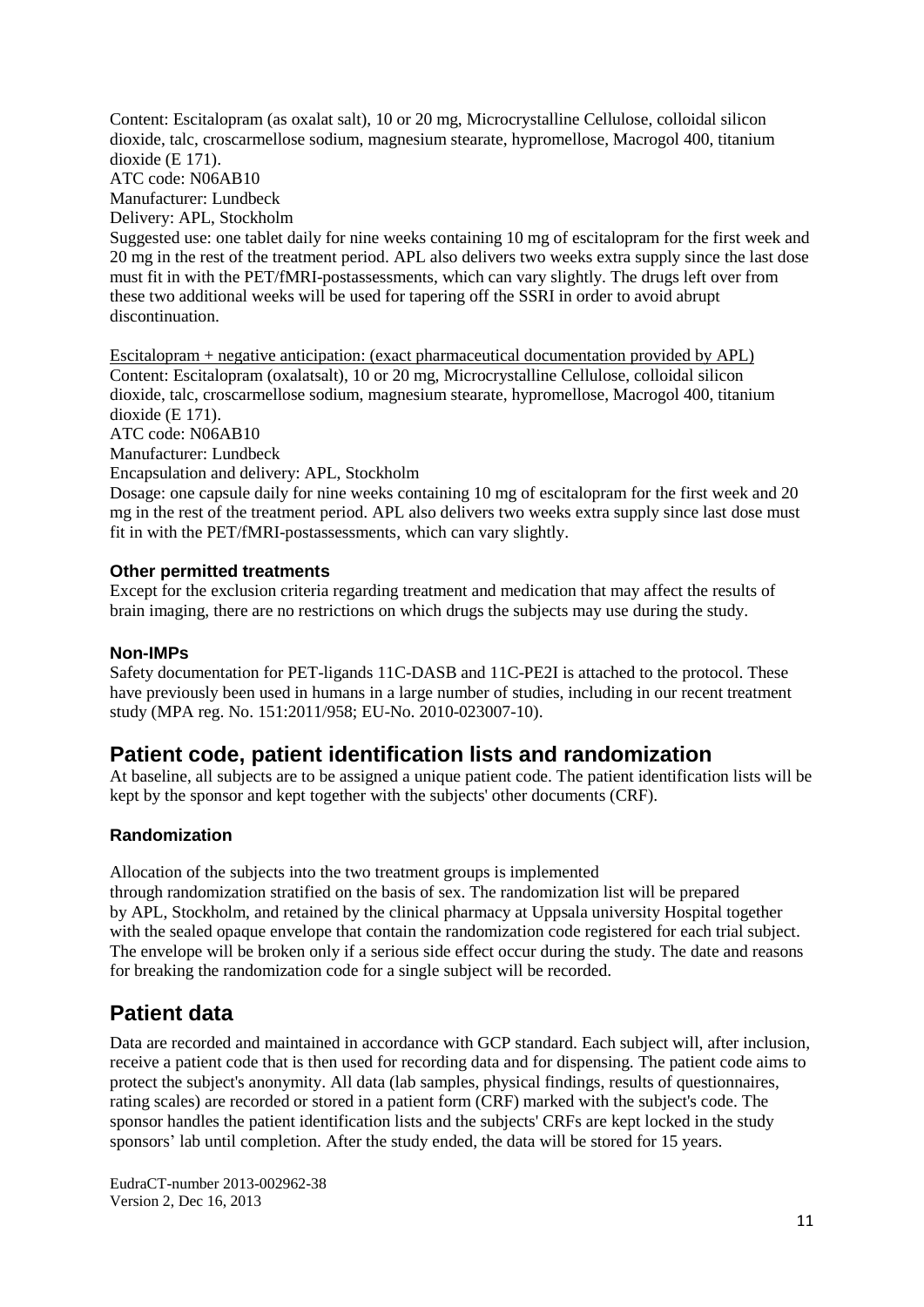#### **Packaging and labelling**

See the pharmaceutical documentation from APL for marking on each package. The labels will indicate "clinical trial", EudraCT number and number of capsules/tablets. Furthermore, the administration day (1-7, 8-63 or extra supply day 64-77) is indicated. The randomization number, principal investigator, sponsor and dosage information is shown, as well as the batch number, expiry date and manufacturer. For the treatment group escitalopram+positive expectation, open label escitalopram is to be given. For the group escitalopram+negative expectation packages of encapsulated medicine will be marked Escitalopram 20 mg/Active placebo (10 mg the first week).

#### **Supplying medicinal products**

Drugs are handed to the treating psychiatrist (principal investigator) from the hospital pharmacy. The psychiatrist records that drugs are received in accordance with the number of participants. Drugs for the first week's treatment are given by the psychiatrist to the subjects during the visit before trial start. At a revisit after a week, medicine for the remaining treatment period  $(8 \text{ weeks} + 2 \text{ weeks of})$ extra supply) is given.

#### **Storage**

Preparations will be stored in locked cabinets, protected from light, heat and humidity.

### **Methods for effect registration**

All prospective subjects will initially answer structured clinical interviews, screening questionnaires and undergo a physical health examination. Subjects first answer two self-reports: the Social Phobia Screening Questionnaire  $(SPSQ)^{21}$  and the Montgomery-Asberg Depression Rating Scale (MADRS).<sup>22</sup> Subjects included will meet the criteria for social anxiety disorder, according to the international classification system Diagnostic and Statistical Manual of Mental disorders, 4th edition (DSM-IV). This is determined initially by the SPSQ-instrument that has been shown to have good sensitivity and specificity in comparison with structured diagnostic interviews. In addition, an interview is thereafter conducted with questions based on Structured Clinical Interview for DSM-IV Axis I disorders (SCID) regarding social phobia. The subjects also undergo a medical check-up after a week of treatment.

Availability of serotonin as well as dopamine transporters will be studied using positron emission tomography (PET) at the PET Centre, Uppsala University (former Uppsala Imanet AB). Half of the study's subjects will undergo two PET scans, carried out both before and after treatment. The subjects remain in the PET scanner for approximately 1 hour for each survey so that the accumulated trace binding is representative of the binding to the serotonin and dopamine transporter respectively. For the serotonin transporter, the 11C-DASB will used whereas 11C-PE2I is used for evaluation of dopamine transporter availability.

At a separate occasion, the subjects will be invited to the MRI Department at Uppsala University Hospital. At this time they will be exposed to four paradigms in the MR scanner, conducted in cooperation with Prof. Elna-Marie Larsson. There is an anatomical imaging of brain structure and functional paradigms where subjects look at emotionally relevant images. The subjects will also be investigated when they prepare an oral presentation, the actual presentation takes place, however, outside the scanner for technical reasons. Brain activity during the speech preparation will be compared to a resting state. In addition, the fMRI session includes a cognitive condition in which subjects respond to attention-demanding tasks presented on a computer screen. Evaluation of bloodoxygen-level-dependent signal (the BOLD signal) is made with a 3.0 Tesla scanner. The total time for the MRI session is estimated to be about 1 hour and 15 minutes.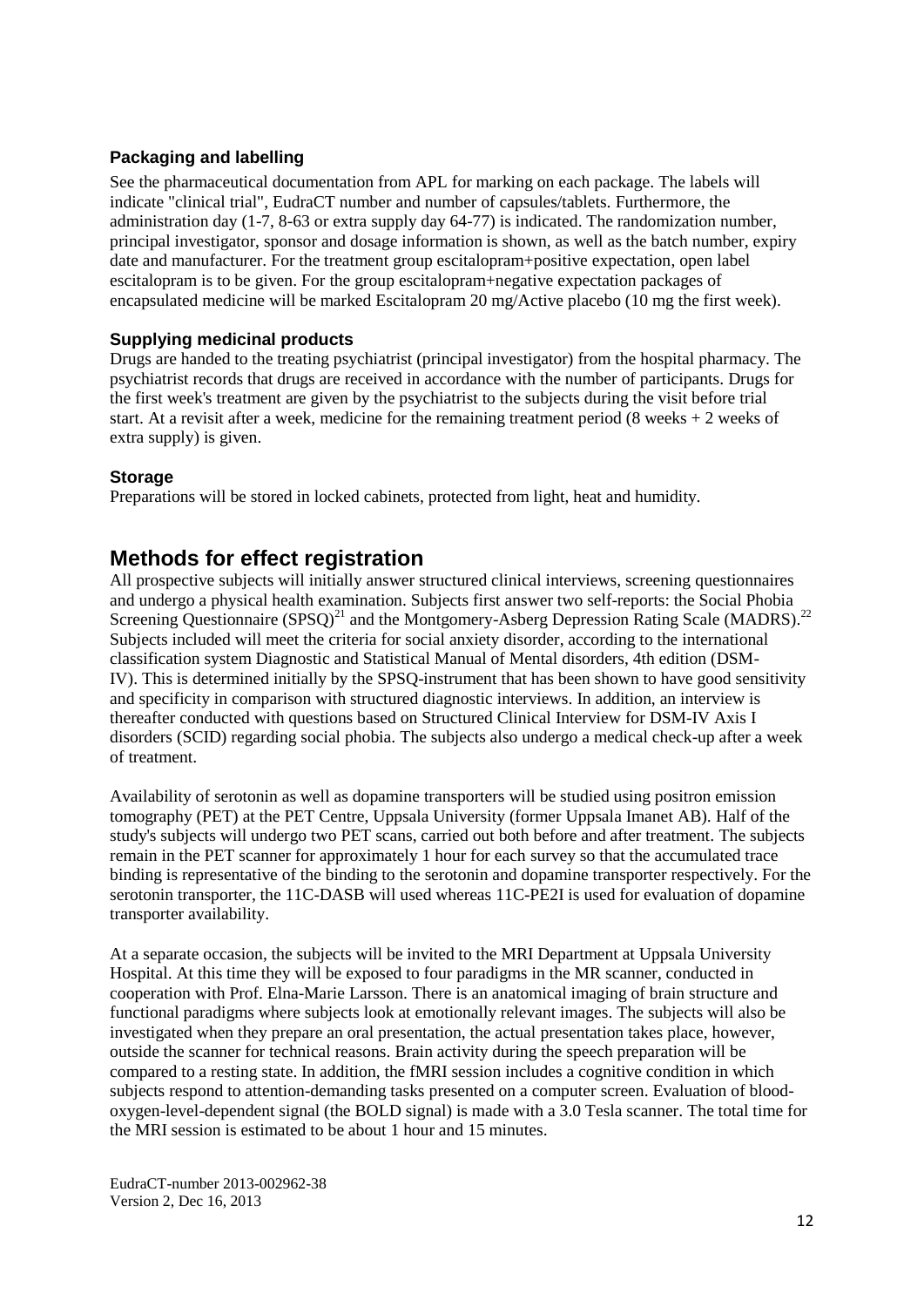Statistical analysis of brain imaging data is made mainly with Statistical Parametric Mapping 8 (SPM8; www.fil.ion.ucl.ac.uk/spm/software/spm8).

All subjects will be asked if they are willing to provide a voluntary blood sample (10 ml) or saliva sample for genotyping. Genetic analyses will be carried out by professor Elias Eriksson, Dept. of Pharmacology, University of Gothenburg, also saving the samples in a BioBank database at the Sahlgrenska Academy. After treatment, a blood sample is taken for determination of drug concentration/pharmacokinetic information, carried out in collaboration with Dr Margaret Reis, Dept. of Medicine and Health sciences, Linköping University (only for analysis, samples are not saved).

Measurements of brain functions are carried out before and after SSRI treatment.

Before and after treatment, subjects fill out self-report instruments. In addition to the SPSQ and MADRS-S, these consist of: the Liebowitz Social Anxiety Scale (LSAS),<sup>23</sup> Social Interaction Anxiety Scale  $(SIAS),<sup>24</sup> Social Phobia Scale (SPS),<sup>24</sup> Beck Anxiety Inventory (BAI),<sup>25</sup> and Quality of Life$ Inventory (QOLI).<sup>26</sup> Before treatment, subjects also fill out the Karolinska Scale of Personality  $(KSP)$ ,<sup>27</sup> the personality inventory NEO-PI,<sup>28, 29</sup> and Spielberger's scale for trait and state anxiety  $(STAI-T)$  and  $STAI-S$ ).<sup>30</sup> All these scales are internationally established, having good psychometric properties.

Postassessments are conducted in connection with the last brain imaging session after 9 weeks of SSRI treatment, and self-report forms are to be re-administered after the voluntary CBT treatment following the SSRI-period. Follow-up assessments, using the same self-report scales, are conducted 12 months after the completion of CBT treatment. The latter is done to evaluate the long-term effects of treatment and in comparison with the short-term effects. Pre, post, as well as follow-up measurements will be made with the same established international instruments (see above). At posttreatment, the subjects will also meet the treating psychiatrist again and assessment of clinical improvement will be conducted using the CGI-I (Clinical Global Impression-Improvement) scale.<sup>31</sup> Subjects have the opportunity to discuss, with the psychiatrist, about continued drug treatment once the project has been completed.

The primary outcome measure of treatment efficacy is the self-rated LSAS, online version, (also called the LSAS-SR). Other self-report and clinician administered measures are secondary. Genotypes and drug levels/metabolites are also regarded as secondary measures.

#### **Adherence to treatment**

Adherence to treatment is evaluated by control questions at the posttreatment visit, and indirectly as subjects return leftover medicines, and through pharmacokinetic analysis of drug concentration (blood test).

# **Methods for safety registration**

#### **Recording and reporting of suspected adverse drug reactions**

Adverse events are defined as all harmful and unintended reaction or events that a subject can experience during a clinical trial, whether these are directly related to the study drug or not. All side effects of the treatment reported spontaneously or observed by the principal investigator/psychiatrist or other staff in the project will be recorded using a special form. The severity of symptoms will be estimated according to the following scale:

*Mild Experiencing discomfort that does not lead to disruption of normal daily activities. Moderate Experiencing discomfort to the degree that it reduces or affects normal daily activity. Severe Inability to work or carry out normal daily activities.*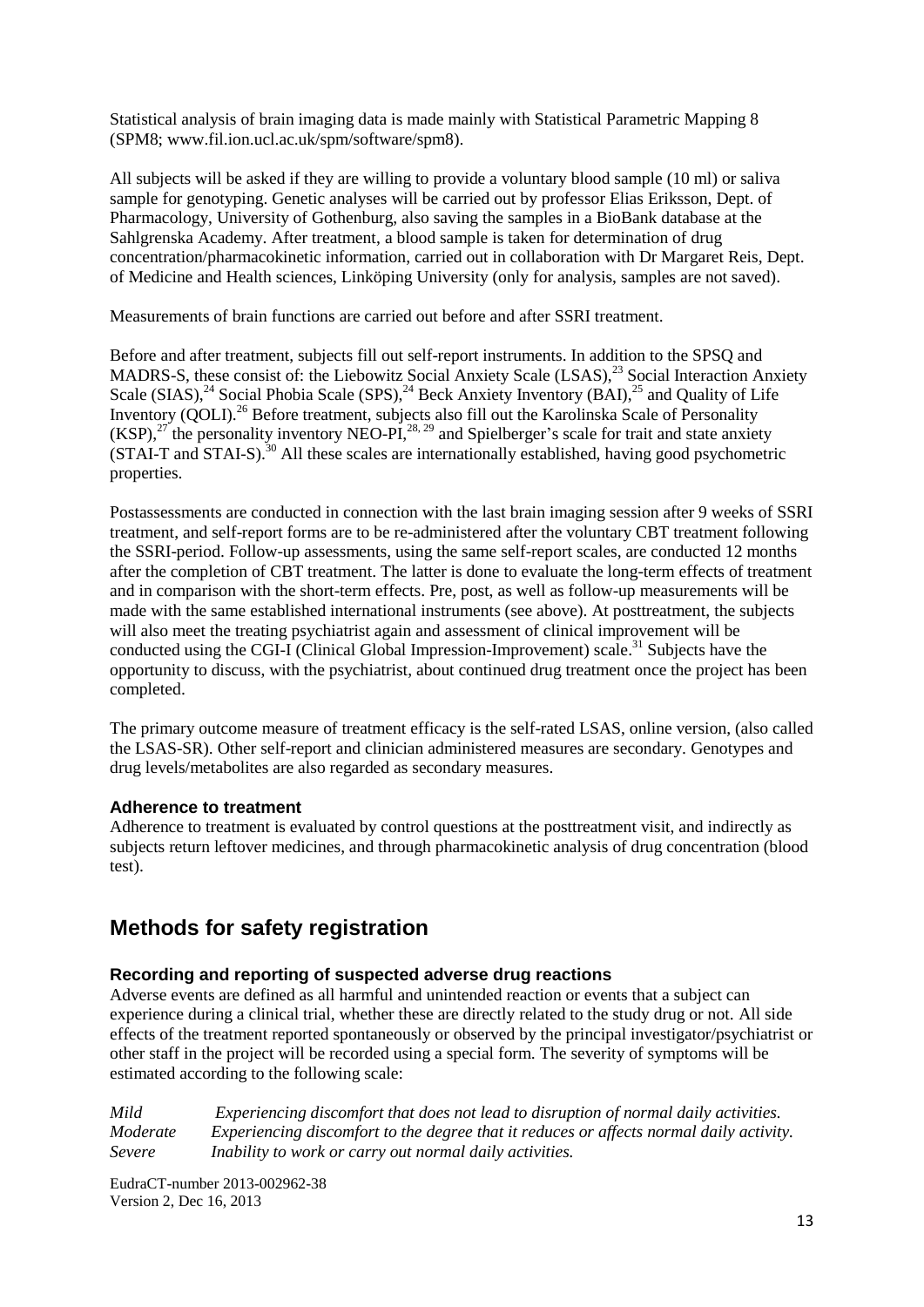For each adverse event, its relationship to the study drug (certain, probable, possible, unknown, none) will be evaluated by the principal investigator. Any action taken, in connection with side effect, is also recorded. Side effects which are potentially fatal, life-threatening, disabling, or which leads to hospitalization, will be described as severe adverse reaction.

Suspected serious unexpected adverse reactions will, at the latest within 15 days after they have come to the sponsors attention, be reported to the Swedish MPA. Side effects that are fatal or lifethreatening are reported as soon as possible and at the latest within 7 days, followed by relevant follow-up information within an additional 8 days. It is the sponsor's responsibility that reporting is done.

The sponsor will make a compilation of all suspected serious adverse reactions and, on the basis of these, do a safety analysis. This report will be sent to the MPA and the Regional Ethics Committee.

#### **Monitoring of adverse reactions**

After the event, the subject will be followed until the symptoms disappear.

#### **Interruption of study**

The subjects have the right to terminate their participation in the study. Reasons for termination of the study will be recorded as well as the time of termination.

If a medical condition, that could pose a risk to the subject, is evolving and association with the study drug cannot be excluded, the treating psychiatrist must ensure that the subject interrupts the study. Grounds for termination, due to this reason, will also be recorded.

If a subject does not come to the revisit, the reason for this must, as far as possible, be made clear. The information provided by the subject will be recorded in his/her CRF.

Subjects that interrupt the study after randomization will not be replaced with new subjects.

#### **Follow-up of subjects leaving the study**

Subjects leaving the study before it is terminated will be asked regarding the reason for this. If the subject terminates the study due to an adverse event or reaction, he/she will be monitored until this remits or can be assessed. According to the intention-to-treat "policy", people aborting treatment prematurely, will be asked to take part in the subsequent evaluation of the treatment outcome, with the last assessment point 12 months after the final CBT-period.

#### **Patient information and obtaining consent to participate**

The written information to subjects is attached. Information to subjects is given in several steps. Initial information about the study is provided on the project website. Information is also provided in oral and written form before and at the first screening visit. Informed consent is obtained in connection with the first doctor's visit. Consent to participation in the study is documented in the subject's medical records.

#### **Monitoring of the trial**

The study has a limited budget and lacks sponsorship from pharmaceutical companies. Monitoring will be done by nurse Ingrid Lindquist, who has adequate GCP training, extensive experience, and is currently employed as a monitor of the company Crown. Lindquist is also employed part-time at Dr.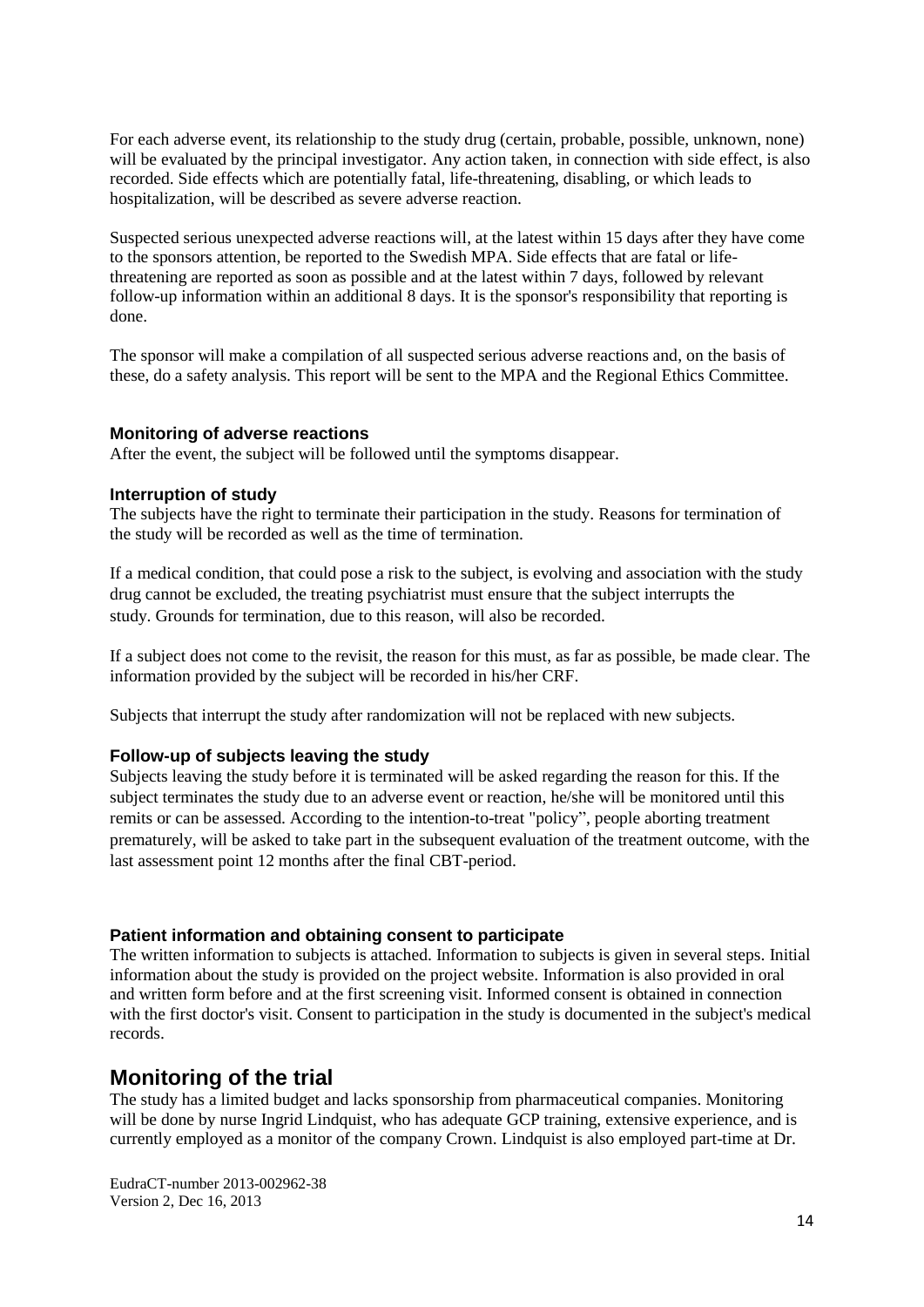Walhstedt's clinic in Uppsala, assisting in clinical trials. She will otherwise not be involved in the current trial, i.e., she is not involved in the subjects' treatment or in other parts of the study.

The monitor will continuously carry out the usual checks, such as verifying that the subjects are enrolled, that informed consent has been signed before any study-specific action is carried out and that the study's main outcomes and safety reports are handled correctly. The monitor will also ensure that trial protocols are followed and that the basic documents are complete according to good clinical practice. Furthermore, the monitor will make sure the CRFs, are in accordance with the protocol and source data. Source data in the patient's medical records will include the name, randomization trial number, date of informed consent, information about inclusion/exclusion criteria, information about the diagnosis, the ingestion of investigational medicinal product, the date of termination or, if applicable, interruption of the study. The monitor will also check that information and, if necessary, training, has been given to the personnel involved in the study. The subjects will be required to provide written consent for the quality review.

# **Disposal after the end of the trial**

At the end of the drug treatment period, after 9 weeks, the principal investigator/psychiatrist meets subjects for a final interview during which continuing treatment is discussed. The discussion on continued treatment is based on the subjects' needs and wishes. Dr. Wahlstedt is able to offer continued drug treatment and can also provide other treatment recommendations. All subjects, regardless of treatment group, will also be offered an established Internet-administered cognitive behavioral therapy (CBT) program for a maximum of 9 weeks after the initial SSRI treatment. Participants can start, on their own initiative, any treatment during the CBT period and until the trial is complete after 12 months follow-up. The clinical evaluation will include questions about other treatments.

# **The possible early termination of the study**

The sponsor may terminate the study at any time if any of the following occur:

- The safety of any of the preparations can be questioned
- Difficulties in recruiting participants
- Lack of adherence to the protocol
- Incorrect or incomplete data
- Unsafe or unethical practices
- Administrative decisions

If an ongoing trial would end prematurely, the sponsor will inform, within 15 days, to the MPA and the Ethics Review Board about the reasons for this and the necessary (for safety reasons) actions taken.

# **Trial end**

The trial is regarded as ended when the last follow-up, 12 months after the final treatment with CBT, has been completed.

### **Insurance and financial benefits**

The subjects will receive SEK 2500 in compensation for participation. The 24 subjects who only undergo data collection (A), where the PET is not included, the compensation is SEK 1500. In addition economic compensation is paid for putative loss of income and travel (the cheapest means of transport) for persons living outside Uppsala. No fee is paid for the study drug or CBT treatment.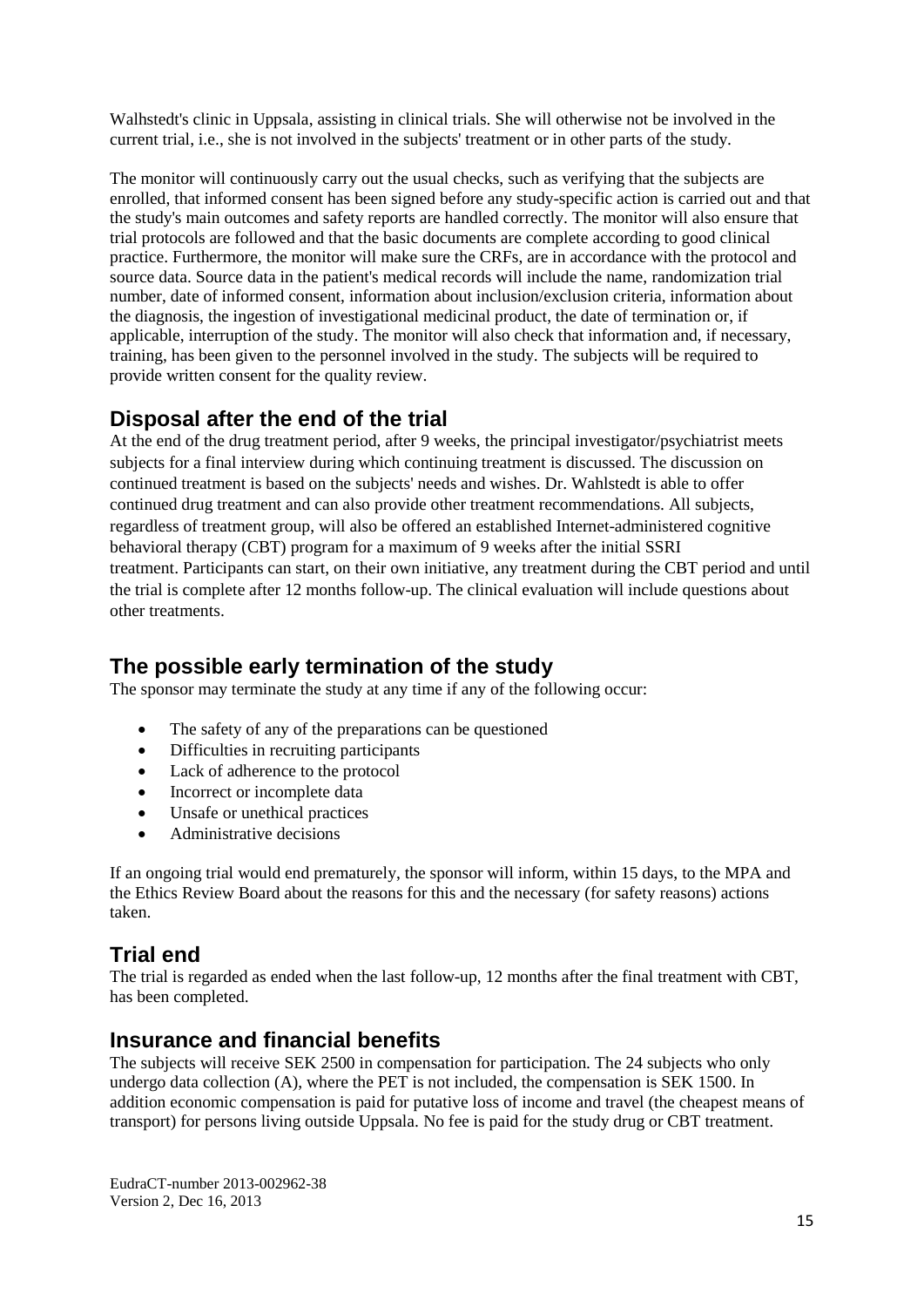### **Information to other relevant staff**

Before the start of the study, we will have an initial day meeting for the staff, in Uppsala. At this meeting, staff from the hospital pharmacy will also be invited. Special emphasis will be placed on information on randomization procedure and management of side effects and other safety aspects. Information that may threaten the integrity of the study will not be disclosed. Those who are unable to attend on this occasion will be contacted personally and given study-related information.

# **Allocation of responsibility**

The sponsor of the study is professor Tomas Furmark.

Coordinating investigator of the study is professor Tomas Furmark.

Principal investigator (and psychiatrists) is Dr. Kurt Wahlstedt. Responsible psychiatrist in charge, provides and collects returned study medicine.

PET and MRI assessments take place at the respective departments at Uppsala University Hospital, Uppsala. Blood or saliva samples are collected in connection with PET/MRI assessments.

Genetic analyses are conducted by professor Elias Eriksson at the Dept. of Pharmacology, University of Gothenburg, Sweden.

Analysis of drug concentration after treatment is performed by Dr. Margareta Reis, Dept. of Medicine and Health Sciences, Linköping University.

Documents for delegation of responsibility during the course of the study will be at hand.

# **Data analysis**

#### **Handling of data**

The source data will be saved under the Archives Act. Data will be recorded in the statistical programme for further analysis. Data will be decoded, and will be treated as confidential and deidentified.

#### **Statistical analysis**

Because this will be a research study that examines the relationship between altered brain function and behavior (social anxiety), where several response domains are relevant, a single primary endpoint cannot be specified. The primary outcome in terms of brain functions is the BOLD signal measured with fMRI (though under multiple conditions), as well as binding potentials for the serotonin and dopamine transporter as measured by PET. With regard to symptoms change, the LSAS will be a primary measure in accordance with international studies. Also, STAI-S is important because it is more clearly linked to the perceived state anxiety during brain imaging operations. Other outcomes are considered to be secondary but nevertheless important, e.g., in order to relate the results to previous studies that we and other research groups have done.

Statistical analyses will be carried out with sex taken into account (covariate). Brain data is analyzed with the software Statistical Parametric Mapping (SPM8; www.fil.ion.ucl.ac.uk/spm/software/spm8) and voxel based statistics, taking multiple comparisons into account, i.e. corrected significance levels are reported. Correlations between change values (behavior data and brain data) will also be carried out.

Analyses of behavioral data are carried out mainly with SPSS (IBM Corporation, Somers, NY) where the treatment effects are evaluated using ANOVA, or ANCOVA models in the event of significant group differences before treatment has been started. Loss of data will not be replaced but the effect according to the "intention-to-treat" and "completer" analyses will be compared. Attrition is in our previous PET studies on social anxiety disorder has been very small. In addition, non-parametric tests,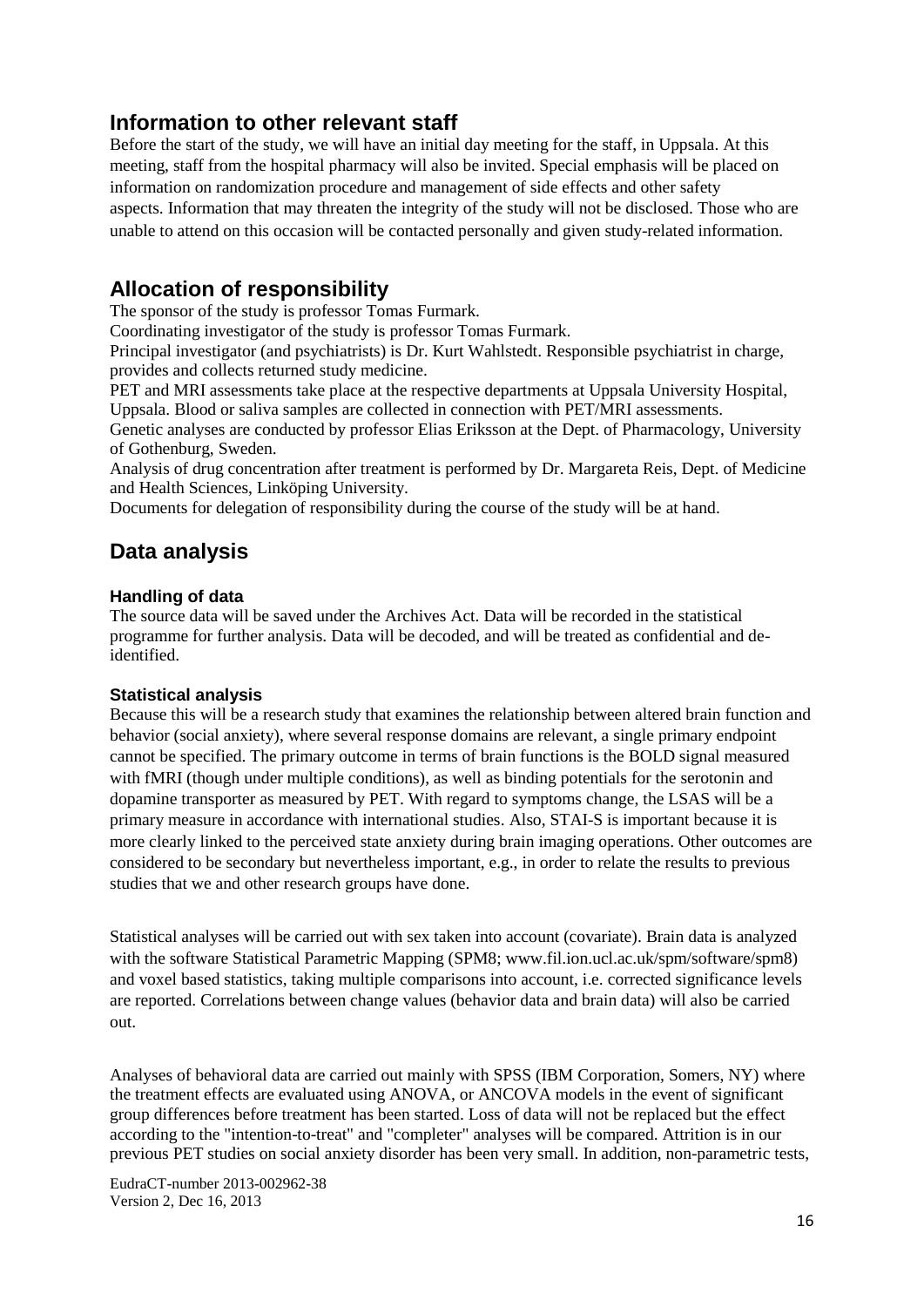like the Chi-square test, are to be used for category variables. In all cases, we will be using a Bonferroni procedure to correct for multiple comparisons and thus reduce the risk of false positives.

The threshold for significant difference is  $p < .05$ . This applies to the primary outcome measure LSAS. For secondary outcomes we perform analyses family-wise e.g. for symptom specific social anxiety scales and other scales like level of depression, general anxiety and quality of life, and we intend to use Bonferroni correction for multiple comparisons. For brain data (PET and fMRI) the p< .05 level also applies with FWE (family wise error rate) correction for multiple comparisons.

#### **Selection of subjects for statistical analysis**

All subjects who participated in at least one PET/fMRI study will be included in the statistical analysis.

### **Policy for reporting**

Results of the study will be published in a peer-reviewed journal. Within 90 days after the end of the trial, the sponsor will notify the MPA and Ethics Review Board in Uppsala that the trial has been ended in sites. After closing of the trial, a final report will be submitted to the MPA no later than 12 months after the trial was ended. In addition, adverse events are presented annually in a compilation/safety report (as above). Reporting to the MPA will be written on EU common forms submitted electronically.

### **Report of deviation from the original study protocol**

Deviation from the original study protocol will be reported on the form designed for this purpose.

### **Archiving of materials**

All the source data will be archived in our research lab for 15 years.

# **Significance**

Anxiety is a common feature in mental illnesses and about a quarter of the population suffers from an anxiety disorder at some point during the life course. Social anxiety disorder is among the most common anxiety disorders and constitutes a serious public health problem. There are still many sufferers who do not seek help for their problems, and among those undergoing pharmacological or psychological treatment, it is an unsatisfactory high percentage who do not achieve a sufficient therapeutic improvement. Consequently, it is necessary to develop more effective treatments. A putatively fruitful research strategy is to examine the clinical and neurobiological processes behind successful treatment with anti-anxiety drugs. Selective serotonin reuptake inhibitors (SSRIs) are considered to be the treatment of choice for anxiety disorders, including social anxiety disorder, but it has recently been the subject of lively debate within the scientific community. The real effectiveness of these drugs has been questioned, as a considerable portion of the SSRI-efficacy may actually be attributed to placebo. Expectancy effects, i.e., the patient's positive beliefs and desires to be improved by treatment, are at the core of the placebo phenomenon. Studies have shown that manipulation of expectations can lead to clinically meaningful effects, e.g., a blocked or even reversed effect of active medications such as benzodiazepines and opioids. This project will examine the mechanisms of successful treatment with SSRIs and evaluate the role that expectations play both for the clinical and the neural treatment outcome. This is still an unanswered but extremely relevant matter in treatment research.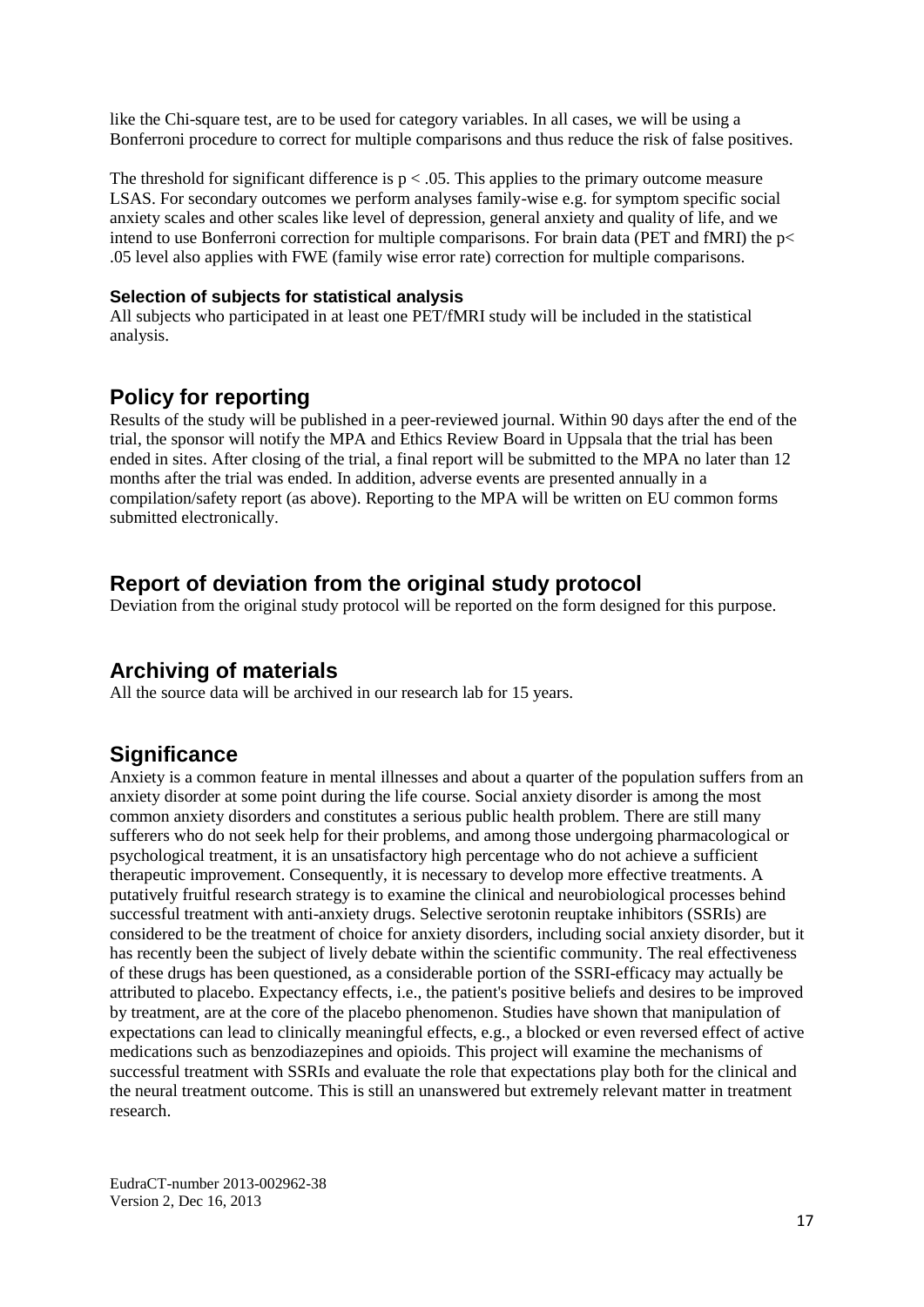# **Signatures**

\_\_\_\_\_\_\_\_\_\_\_\_\_\_\_\_\_\_\_\_\_\_\_\_\_\_\_\_\_\_\_\_\_\_\_\_\_\_\_\_\_\_\_\_\_\_\_\_\_\_\_\_\_\_\_\_\_\_\_\_\_\_\_\_\_\_\_\_\_\_\_

\_\_\_\_\_\_\_\_\_\_\_\_\_\_\_\_\_\_\_\_\_\_\_\_\_\_\_\_\_\_\_\_\_\_\_\_\_\_\_\_\_\_\_\_\_\_\_\_\_\_\_\_\_\_\_\_\_\_\_\_\_\_\_\_\_\_\_\_\_\_\_\_

\_\_\_\_\_\_\_\_\_\_\_\_\_\_\_\_\_\_\_\_\_\_\_\_\_\_\_\_\_\_\_\_\_\_\_\_\_\_\_\_\_\_\_\_\_\_\_\_\_\_\_\_\_\_\_\_\_\_\_\_\_\_\_\_\_\_\_\_\_\_\_\_

### **Sponsor:**

Professor Tomas Furmark

### **Coordinating investigator:**

Professor Tomas Furmark

### **Principal investigator:**

Dr. Kurt Wahlstedt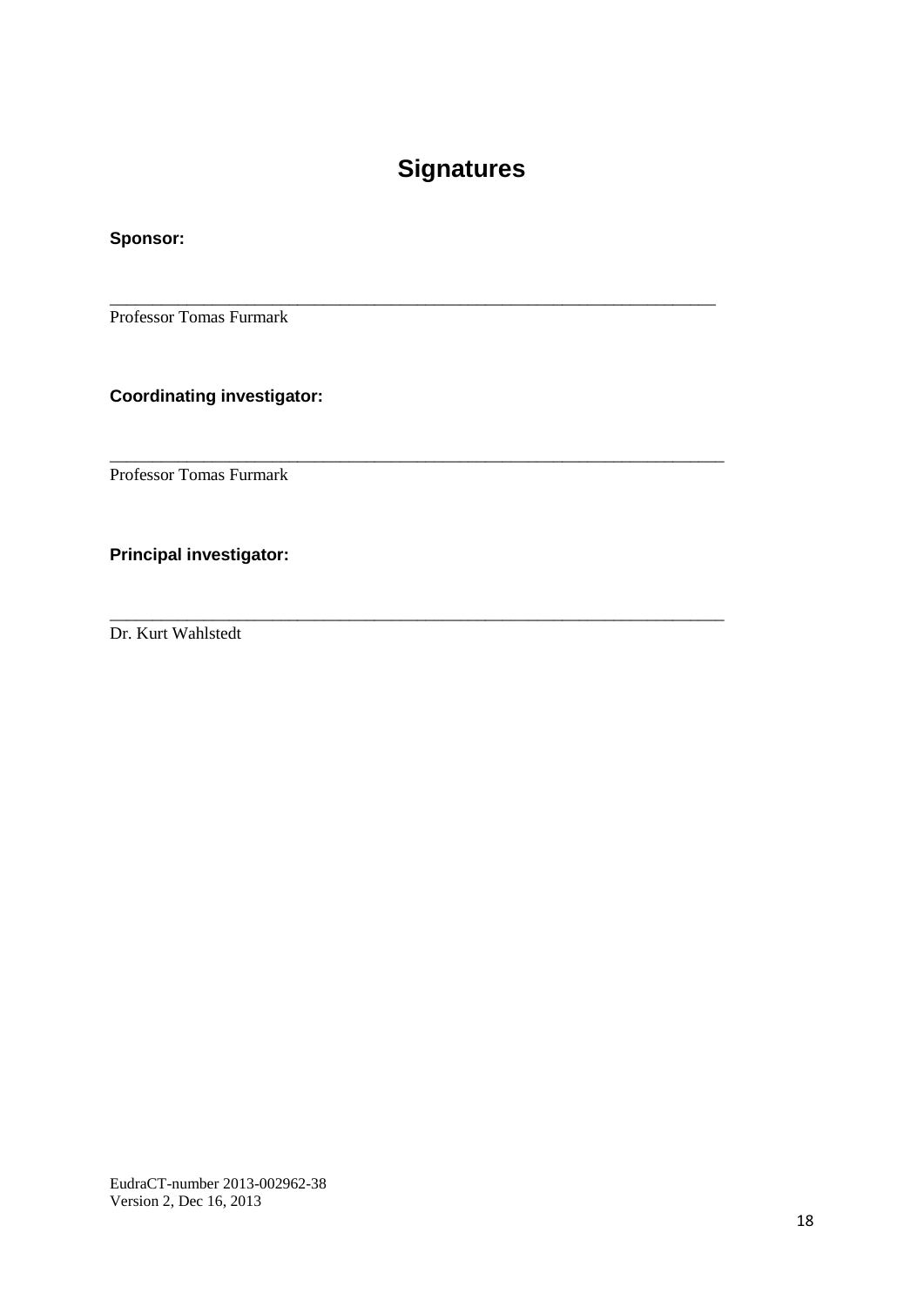### **References**

1. Kessler RC, Chiu WT, Demler O, Merikangas KR, Walters EE. Prevalence, severity, and comorbidity of 12-month DSM-IV disorders in the National Comorbidity Survey Replication. *Archives of General Psychiatry*. 2005;62(6):617-27.

2. Comer JS, Blanco C, Hasin DS, et al. Health-related quality of life across the anxiety disorders: results from the national epidemiologic survey on alcohol and related conditions (NESARC). *The Journal of Clinical Psychiatry*. 2011;72(1):43-50..

3. François C, Despiégel N, Maman K, Saragoussi D, Auquier P. Anxiety disorders, major depressive disorder and the dynamic relationship between these conditions: treatment patterns and cost analysis. *Journal of Medical Economics*. 2010;13(1):99-109.

4. Freitas-Ferrari MC, Hallak JEC, Trzesniak C, et al. Neuroimaging in social anxiety disorder: a systematic review of the literature. *Progress in Neuro-psychopharmacology & Biological psychiatry*. 2010;34(4):565-80.

5. Furmark T, Tillfors M, Marteinsdottir I, et al. Common changes in cerebral blood flow in patients with social phobia treated with citalopram or cognitive-behavioral therapy. *Archives of General Psychiatry*. 2002;59(5):425-33.

6. Homberg JH, Schubert D, Gaspar P. New perspectives on the neurodevelopmental effects of SSRIs. *Trends in Pharmacological Sciences*. 2010; 31 (2):60-5.

7. Van Ameringen M, Mancini C, Farvolden P, Oakman J. Drugs in development for social anxiety disorder: more to social anxiety than meets the SSRI. *Expert Opinion on Investigational Drugs*. 2000;9(10):2215-31.

8. Fredman SJ, Fava M, Kienke AS, White CN, Nierenberg AA, Rosenbaum JF. Partial response, nonresponse, and relapse with SSRIs in major depression: A survey of current "next-step" practices. *Journal of Clinical Psychiatry*. 2000;61(6):403-08.

9. Quitkin FM, Rabkin JD, Markowitz JM. et al. Use of pattern analysis to identify true drug response: a replication. Archives of General Psychiatry. 1987;44:259-64.

10. Kirsch I, Deacon BJ, Huedo-Medina TB, et al. Initial severity and antidepressant benefits: a meta-

analysis of data submitted to the Food and Drug Administration. PLoS medicine. 2008;5(2):e45.

11. Kirsch I, Sapirstein G. Listening to Prozac but hearing placebo: A meta-analysis of antidepressant medication. *Prevention & Treatment*. 1998;1(1).

12. Moncrieff J, Wessely S, Hardy R. Active placebos versus antidepressants for depression. *Cochrane Database Syst Rev*. 2004;(1):CD003012.

13. Faria V, Fredrikson M, Furmark T. Imaging the placebo response: a neurofunctional review. *European Neuropsychopharmacology*. 2008;18(7):473-85.

14. Colloca L, Lopiano L, Lanotte M, Benedetti F. Overt versus covert treatment for pain, anxiety and Parkinson's disease. *Lancet Neurology*. 2004;3:679-84.

15. Colloca L, Miller FG. Role of expectations in health. *Current Opinion in Psychiatry*. 2012

16. Oosterbaan DB, Balkom J, Spinhoven P, et al. The placebo response in social phobia. *Journal of Psychopharmacology*. 2001;15(3):199-203.

17. Furmark T, Appel L, Henningsson S, et al. A link between serotonin-related gene polymorphisms, amygdala activity, and placebo-induced relief from social anxiety. *Journal of Neuroscience*. 2008;28(49):13066-74.

18. Faria V, Appel L, Åhs F, Linnman C, Pissiota A, Frans Ö, Bani M, Bettica P, Jacobsson E, Wahlstedt K, Fredrikson M, Furmark T. Amygdala subregions tied to SSRI and placebo response in patients with social anxiety disorder. *Neuropsychopharmacology*. 2012;37(10):2222-32.

19. American Psychiatric Association (1994). *Diagnostic and Statistical Manual of Mental Disorders (DSM IV), 4th ed.* Washington, DC: American Psychiatry Press.

20. First M, Gibbon M, Spitzer R, Williams J (1998). SCID-I: Interview Protocol (in Swedish), Stockholm: Pilgrim Press.

21. Furmark, T., Tillfors, M., Everz, P., Marteinsdottir, I., Gefvert, O., & Fredrikson, M. (1999). Social phobia in the general population: Prevalence and sociodemographic profile. *Social Psychiatry and Psychiatric Epidemiology, 34,* 416-424.